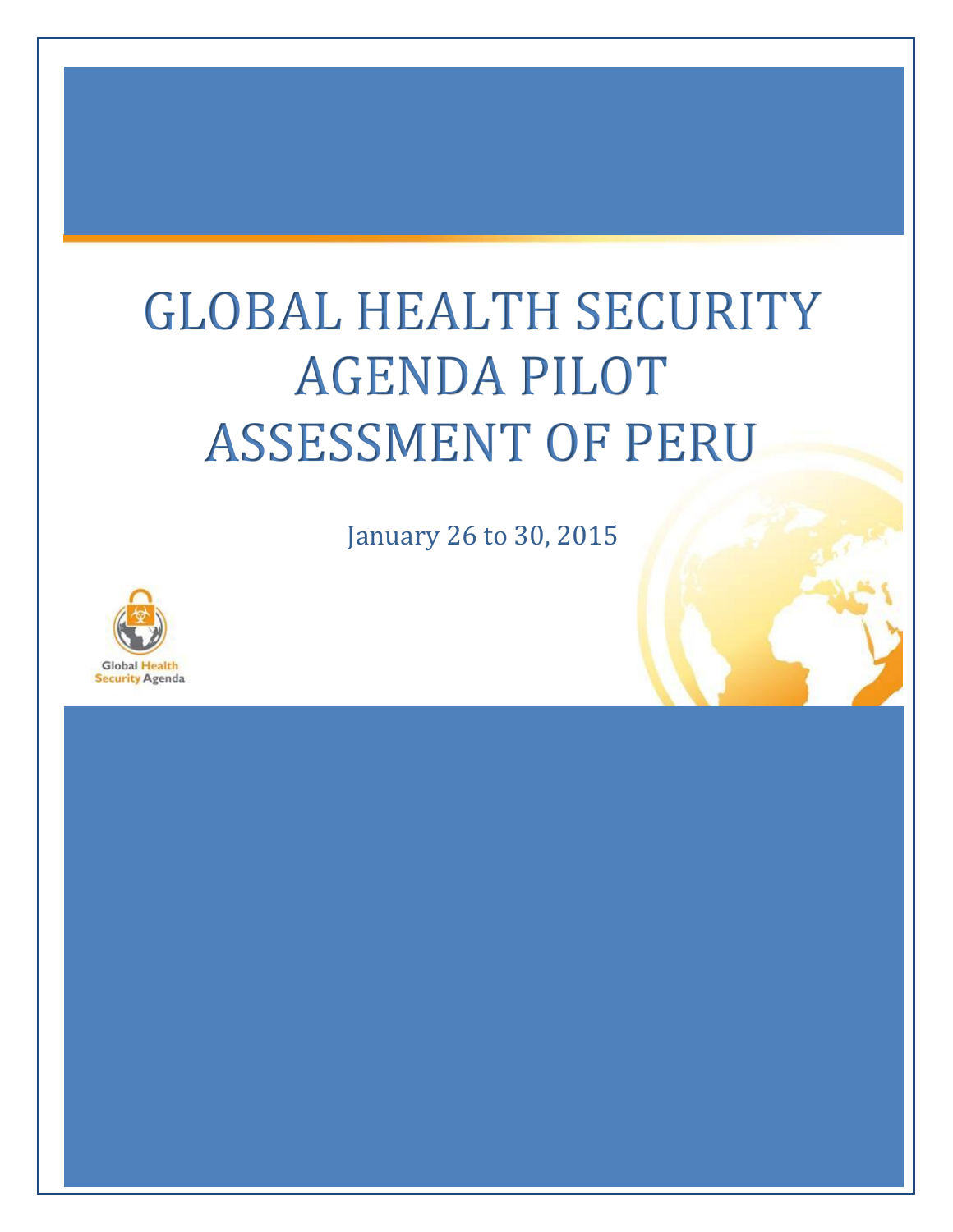### **Global Health Security Agenda**

#### **Preamble**

The Global Health Security Agenda (GHSA) is an effort by nations, international organizations, and civil society to accelerate progress toward a world safe and secure from infectious disease threats; to promote global health security as an international priority; and to spur progress toward full implementation of the World Health Organization (WHO) International Health Regulations 2005 (IHR), the World Organization for Animal Health (OIE) Performance of Veterinary Services (PVS) pathway, and other relevant global health security frameworks. Assessments will be performed in order to determine the status of participating Global Health Security Agenda participating countries for the purpose of identifying the baseline situation and later measuring progress of work implemented in the 11 Action Packages of the GHSA. Georgia was the first country to be assessed for the GHSA, in order to pilot test the usefulness of a novel GHSA Assessment Tool.

#### **Background**

Mission place and time

Lima, Peru; January 26 to 30, 2015

Mission team members

Sharon Andrews, Centers for Disease Control and Prevention, United States of America

Paolo Parente, Ministry of Health, Italy

Susanna Sissonen, National Institute for Health and Welfare, Finland

#### **Objectives**

#### Primary objective

To assess the application of the GHSA Assessment Tool (version December 8, 2014) using information, data and observations on those structures and functions in Peru, which are included in or relevant for the 11 Action Packages of the GHSA Action Packages document (version adopted September 26, 2014), in order to make proposals for improving the Assessment Tool.

#### Secondary objective

To describe structures and functions in Peru essential in performing communicable disease surveillance and control, to the extent enabling application and evaluation of the GHSA Assessment Tool in the Peruvian context.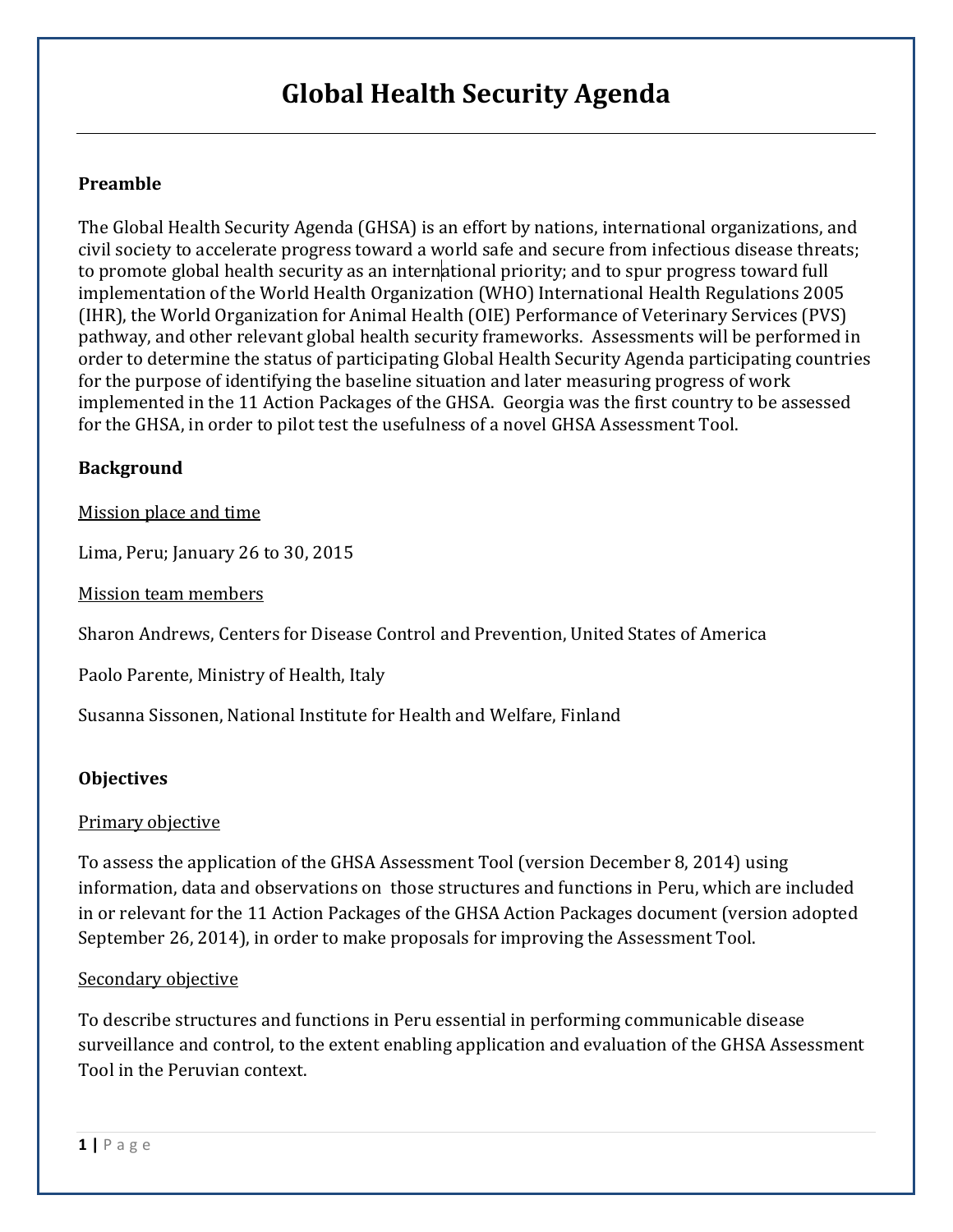#### **Preparation and Implementation of the Mission**

- Prior to the visit, teleconferences were held with team members to review the agenda, responsibilities, and logistics.
- Information packets were provided to the team that included note-taking and report templates, Peru's self-assessment, and a PowerPoint giving an overview of Peru's health system. This packet proved to be very beneficial in understanding Peru's system and incorporating information during note-taking and developing the report.
- Peru invested much time and effort in pulling together information about their system, and freely provided information and documents that supported their positions. They were well prepared and very helpful to the assessment team.
- Meeting space, organization, and logistics were pre-arranged by Peru and the U.S. Embassy.

#### **Limitations and Assumptions**

- The assessment team was comprised of only 3 members, which limited areas of expertise across the 11 Action Packages and made it more difficult to share roles for leading discussions and note-taking.
- Country supporting documents were in Spanish, so were difficult to review. Only one team member spoke Spanish. Translators were available for presentations and immediate discussions, but were not available to help with understanding content of documents, as the days were full and these reviews were often done by the assessment team in the evenings.
- Some of the assessment questions were too broad and did not give a true picture of the capacity of the country. More specific questions were provided on the note-taking template to enable deeper discussions, but these points were often difficult to incorporate into the scoring because of the limited nature of the assessment questions.
- Some of the assessment questions seemed to give much weight to some factors (i.e., availability of rapid testing methods), but did not address other factors of greater importance when considering country capacity.
- Scoring was made on the basis of information provided by the country regarding testing, quality practices, and biosafety practices in regional public health laboratories, rather than evidence observed during site visits (i.e., there was no time for site visit to a regional level laboratory or veterinary laboratory) .

#### **Structure of the Assessment**

The assessment part of the report is organized by each of the 11 GHSA Action Packages, consisting of 1) key findings made in Peru that are relevant for scoring the 'Level of capability' according to the Assessment tool criteria; 2) comments on the Assessment tool (version December 8, 2014) regarding its applicability or difficulties in applying it in the context of Peru; and 3) comments on whether the GHSA Action Packages main document approved in September, 2014, contains components which could be introduced into the Assessment tool, when revisions are made.

The assessment and scoring by Assessment tool was based on the state of the structure or function at the time of the mission, regardless of possible plans or prospects of establishing the structure or function in the near future.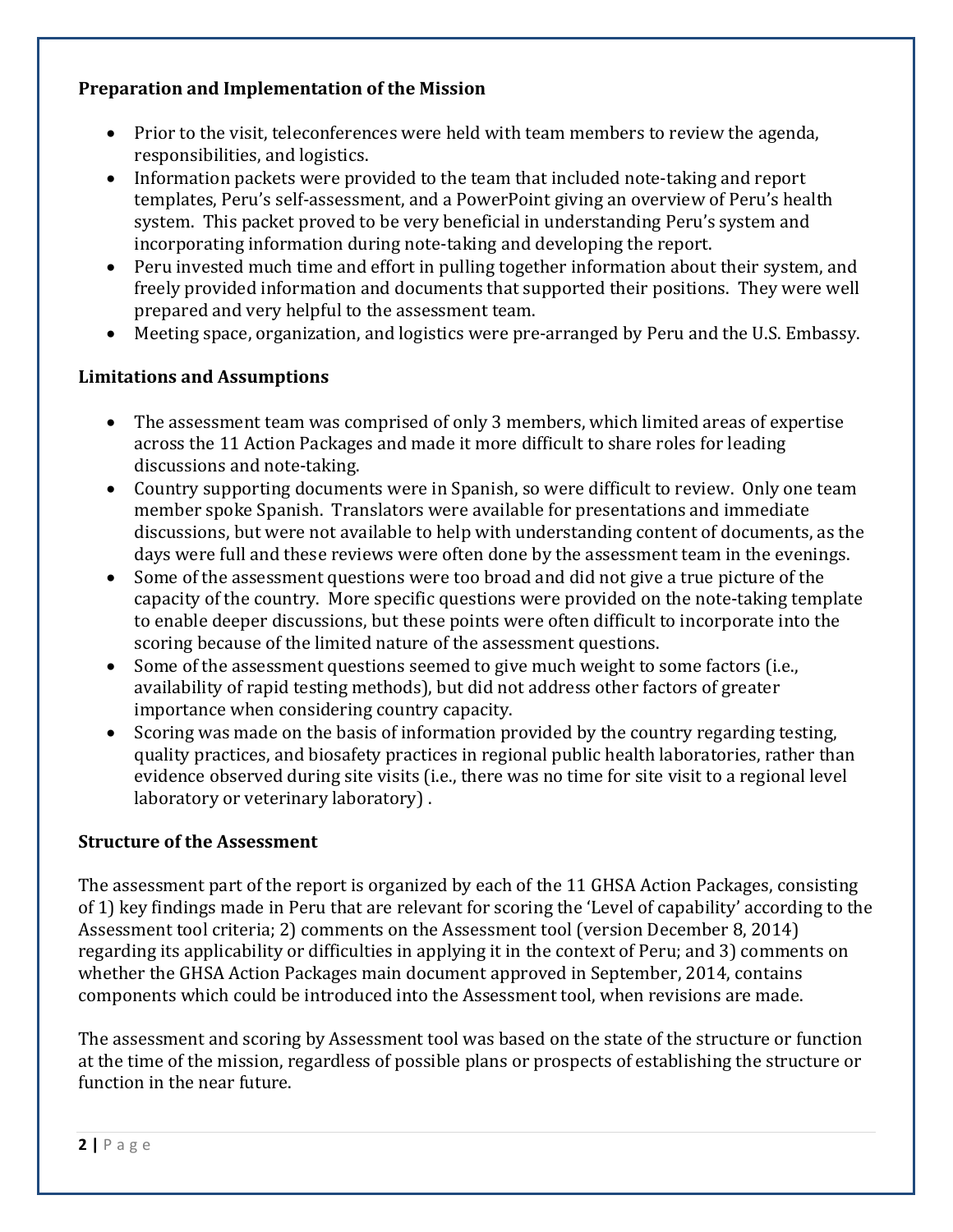Documents and presentations acquired, as well as notes from interactive sessions are separately provided as a collection of supporting documents, covering in more detail the functions in Peru relevant for the GHSA Action Packages.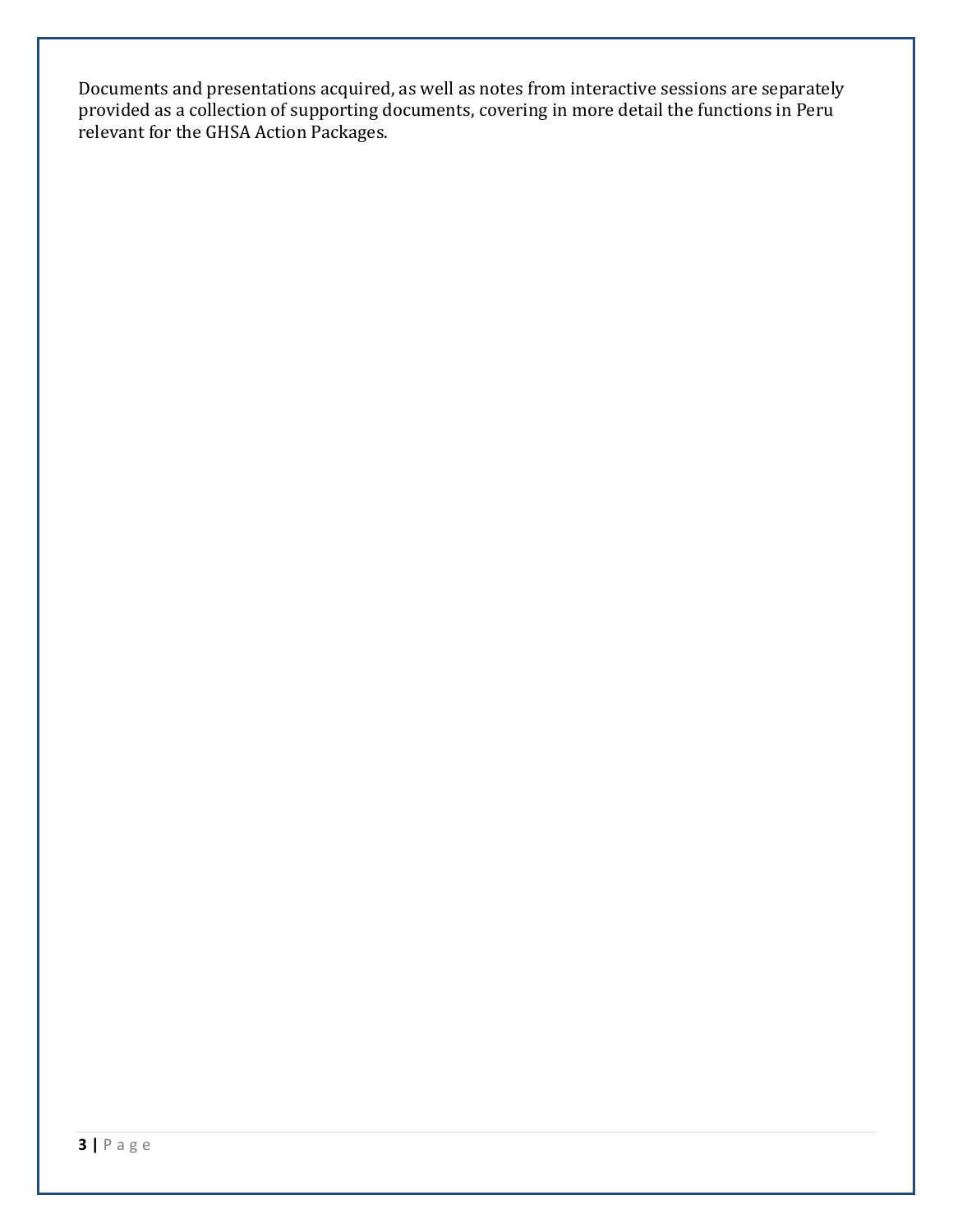# **GHSA Antimicrobial Resistance**

(*GHSA Action Package Prevent-1*)

#### **Introduction**

Bacteria and other microbes evolve in response to their environment and inevitably develop mechanisms to resist being killed by antimicrobial agents. For many decades, the problem was manageable as the growth of resistance was slow and the pharmaceutical industry continued to create new antibiotics.

Over the past decade, however, this problem has become a crisis. The evolution of antimicrobial resistance (AMR) is occurring at an alarming rate and is outpacing the development of new countermeasures capable of thwarting infections in humans. This situation threatens patient care, economic growth, public health, agriculture, economic security, and national security.

- Peru has a good level of capability for surveillance of AMR with interaction between the different healthcare institutes (i.e., hospital systems, local healthcare, public and private insurance) in sharing information regarding samples and test results.
- Peru is currently drafting a national plan for the control and surveillance of AMRs. Legislative norms (guidelines) about AMR were developed in 2007. Each region has its own operational action plan; there is not a uniform plan because of differing capabilities in the regions but the central level has an emergency plan to assist the regions when needed.
- The Peruvian National Institute of Health (INS) coordinates the AMR national network of surveillance; 25 regional laboratories carry out the process.
- For human health, tests for core WHO AMR priority pathogens include *Streptococcus pneumoniae*, *Hemophilus influenza*, *Neisseria meningitidis*, *Escherichia coli*, Klebsiella spp, *Pseudomonas aeruginosa*, *Staphylococcus aureus*, and Shigella spp. Clinical laboratories do culture, identification, and susceptibility testing of these pathogens and refer isolates to the regional laboratories as needed. Regional labs then refer to INS as needed. It is unclear what type of testing is done at INS for these pathogens. Documents provided describe culture, identification, and susceptibility testing by disk diffusion methodologies. It is unclear whether genotyping of resistant strains is done.
- Country-identified priority AMR pathogens in which testing is done include those for HIV, *Mycobacterium tuberculosis*; Salmonella spp. (no Typhi), *Vibrio cholera*, and Acinetobacter spp.
- AMR surveillance is focused on pathogens with public health importance causing nosocomial infections, acute respiratory infection, nontuberculous bacterial meningitis, acute diarrheal diseases and urinary tract infections (UTI) by E. coli of community origin. The actual system allows for uniform technical criteria, integrating the information that arrives from the national, regional and local levels and providing comparative analysis and trends of the profiles of antimicrobial resistance.
- There is a very comprehensive web-based laboratory information system (WHONet/NetLab) that manages patient AMR information, results, epidemiological information and other elements. Information from NetLab is accessible to the MoH, epidemiologists, and others, as authorized.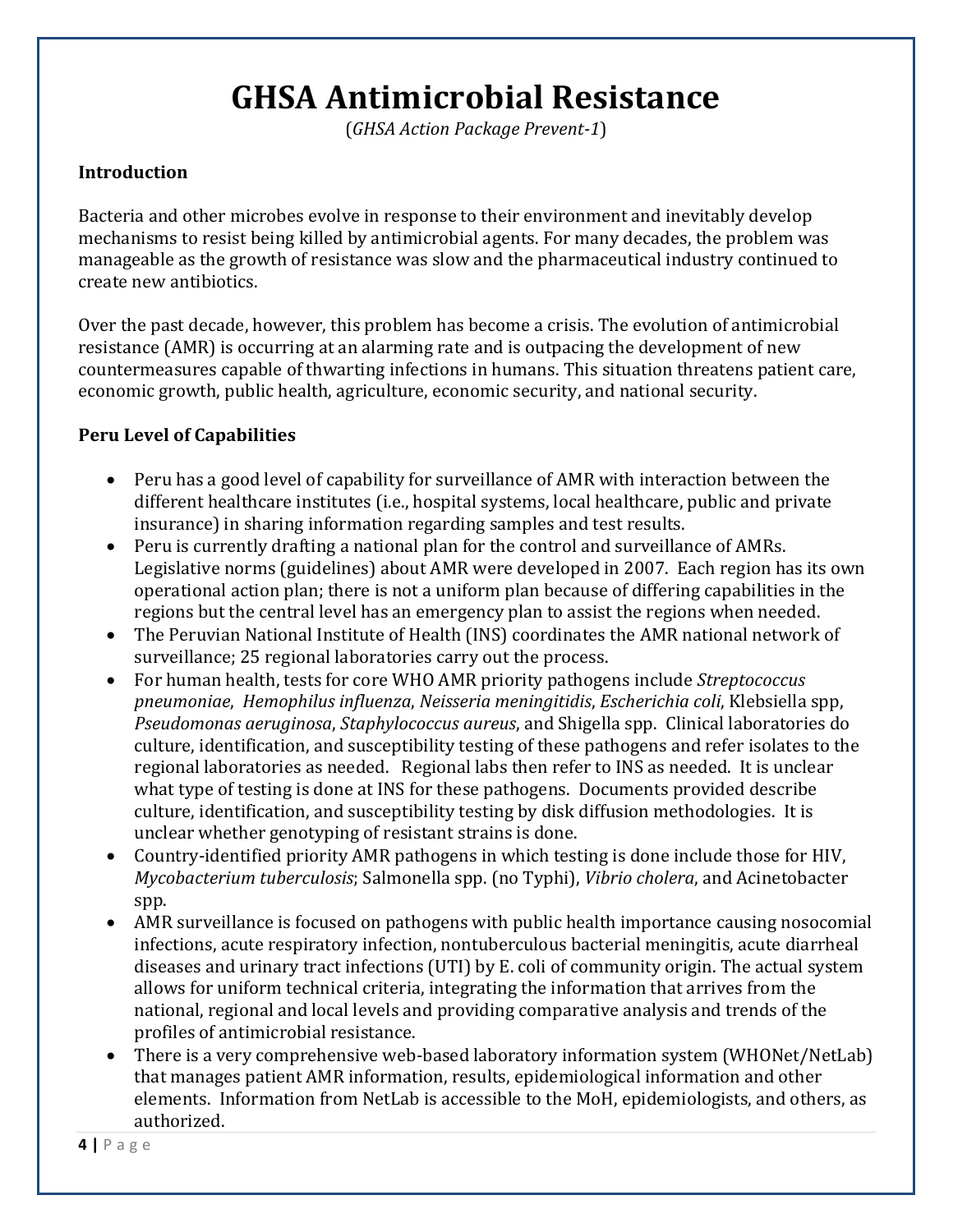- The Servicio Nacional de Sanidad Agraria (SENASA) recently began a program for AMR for animals.
- Pharmaceutical stakeholders are missing from the process regarding AMR and use of antibiotics.

#### **Scoring for Peru Using the Assessment Tool**

- Surveillance plan implementation: 2 Peru has a draft plan and many elements of this plan are implemented, but the plan has not yet been approved and finalized.
- Laboratory testing: 4 The INS and the regional laboratories are capable of testing for four or more WHO priority AMR pathogens and results are used for policy decisions on AMR.

#### **Assessment Tool**

• Need more detail regarding the intent of laboratory testing of WHO priority AMR pathogens in order to score more appropriately. For example, is it sufficient that clinical labs do susceptibility testing by disk diffusion and report resistance of these pathogens to the national level? Is it sufficient that the national level lab also only do susceptibility testing by disk diffusion, or is it expected they should do further testing (i.e., genotyping of the resistant strains)? Also, scoring choices should reflect the differing testing methodologies and levels of sophistication. Perhaps a score of 1 would reflect testing only done at the hospital level laboratories using disk diffusion, whereas a score of 4 would indicate that genotyping is done at the national level reference laboratory.

#### **GHSA Action Packages Main Document**

- The questions in the tool focus on having a plan for AMR surveillance and testing, but there is not an indicator for controlled usage of antibiotics.
- The questions in the tool should be subdivided to cover both human and animal AMR surveillance, testing, and antibiotic usage practices and restrictions.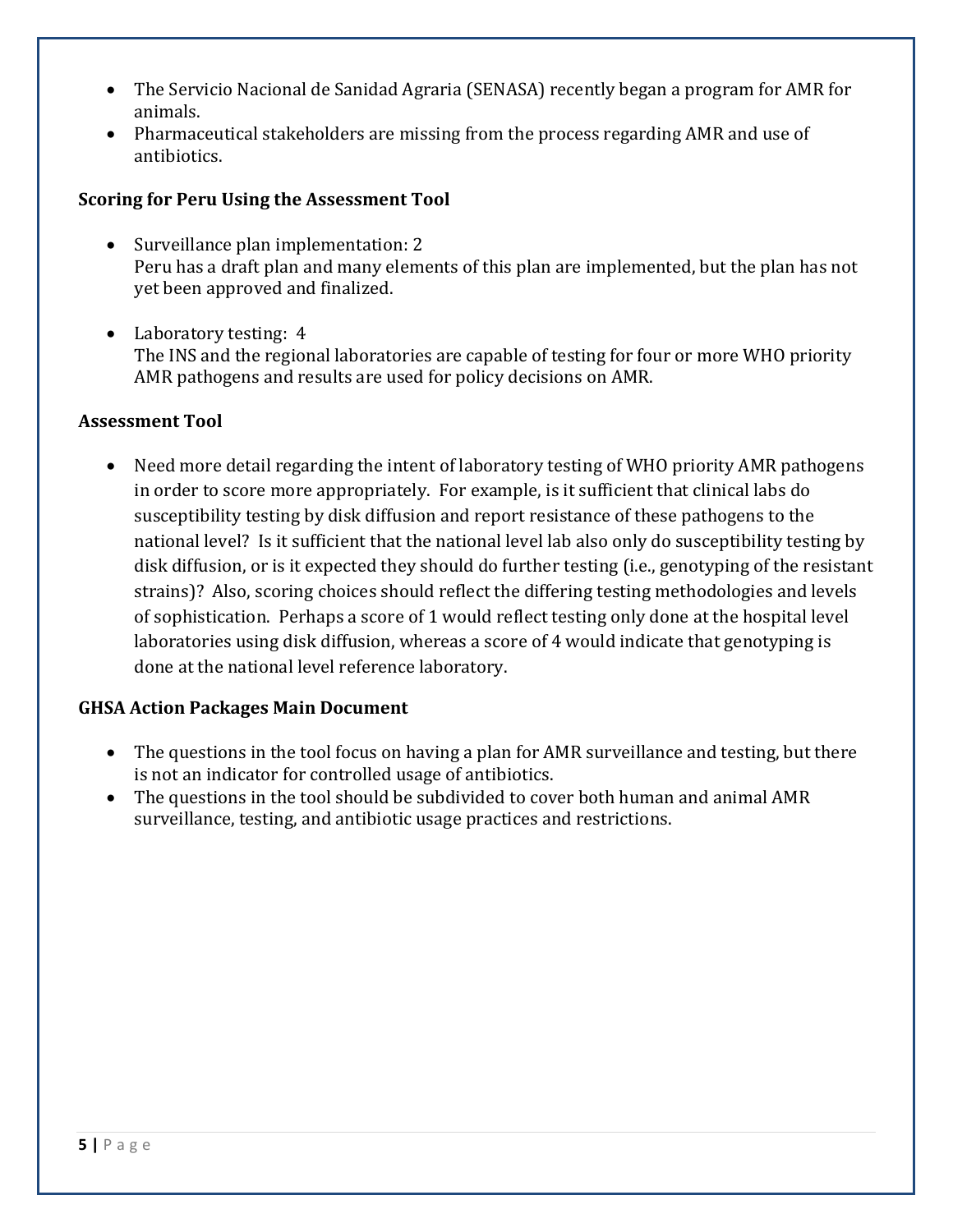### **GHSA Zoonotic Disease**

(*GHSA Action Package Prevent-2*)

#### **Introduction**

Zoonotic diseases are communicable diseases and microbes spreading between animals and humans. These diseases are caused by bacteria, viruses, parasites, and fungi that are carried by animals, and insect or inanimate vectors may be needed to transfer the microbe. Approximately 75% of recently emerging infectious diseases affecting humans are diseases of animal origin; approximately 60% of all human pathogens are zoonotic.

#### **Peru Level of Capabilities**

- Peru's zoonotic pathogens of main interest are brucella, leptospira, anthrax, influenza, plague, and rabies. Surveillance systems are in place; pathogens that are routinely monitored are plague, leptospira, rabies, and influenza.
- Reports are generated each week for the pathogens of PH concern. Outbreaks are reported immediately through an electronic system. Reports are generated every 6 months of trends related to new pathogens.
- There is good interaction and coordination between the different agencies involved in zoonotic disease management. Several regional agencies collaborate in outbreak investigations.
- There is evidence of policies being put in place in response to epidemiological data (i.e., Peru established a goal (and policy) of covering 100% of the population for vaccination against rabies where rabid bats are endemic and incidence of bat bites is high. They may adopt this practice in other areas of Peru, as applicable.)
- Peru does not have a category of Public Health Veterinarians now, but they have veterinarians who work on public health issues (e.g., more than 50 veterinarians working in the regions meet regularly to discuss macro-regional issues.

#### **Scoring for Peru Using the Assessment Tool**

- Surveillance system in place for priority zoonotic diseases: 2
- Veterinarians: 0

Peru does not have a category of Public Health Veterinarians, but they have veterinarians who work on public health issues. They cover less than 40% of the regions, but work together to address macro-regional issues.

#### **Assessment Tool**

 One of the questions in the note-taking template asks for the current animal population in the country. Understandably, a country needs to know this information in order to monitor the health of their agricultural animals, but why is this question asked, when there is no way to capture this information in the broader questions or in scoring?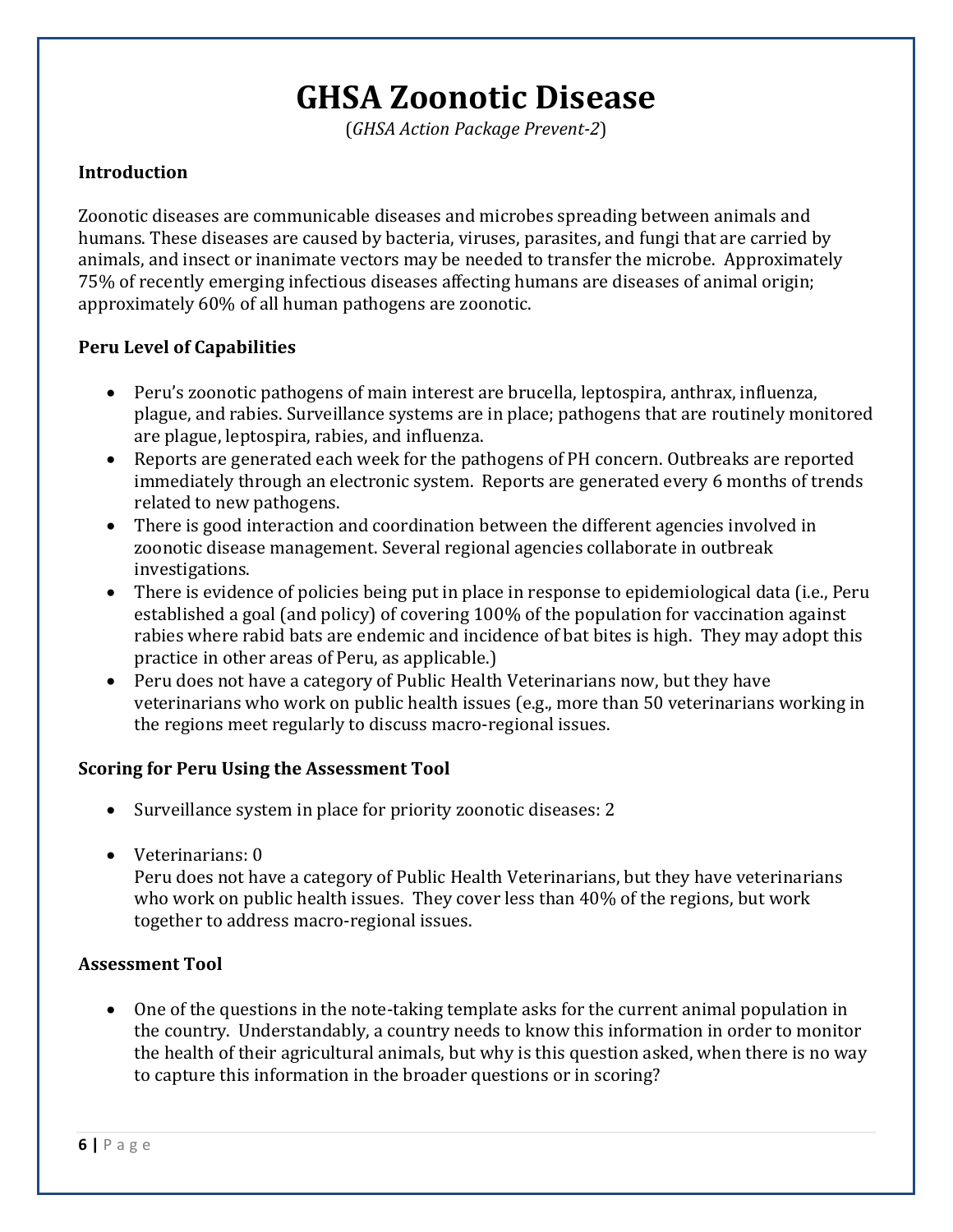#### **GHSA Action Packages Main Document**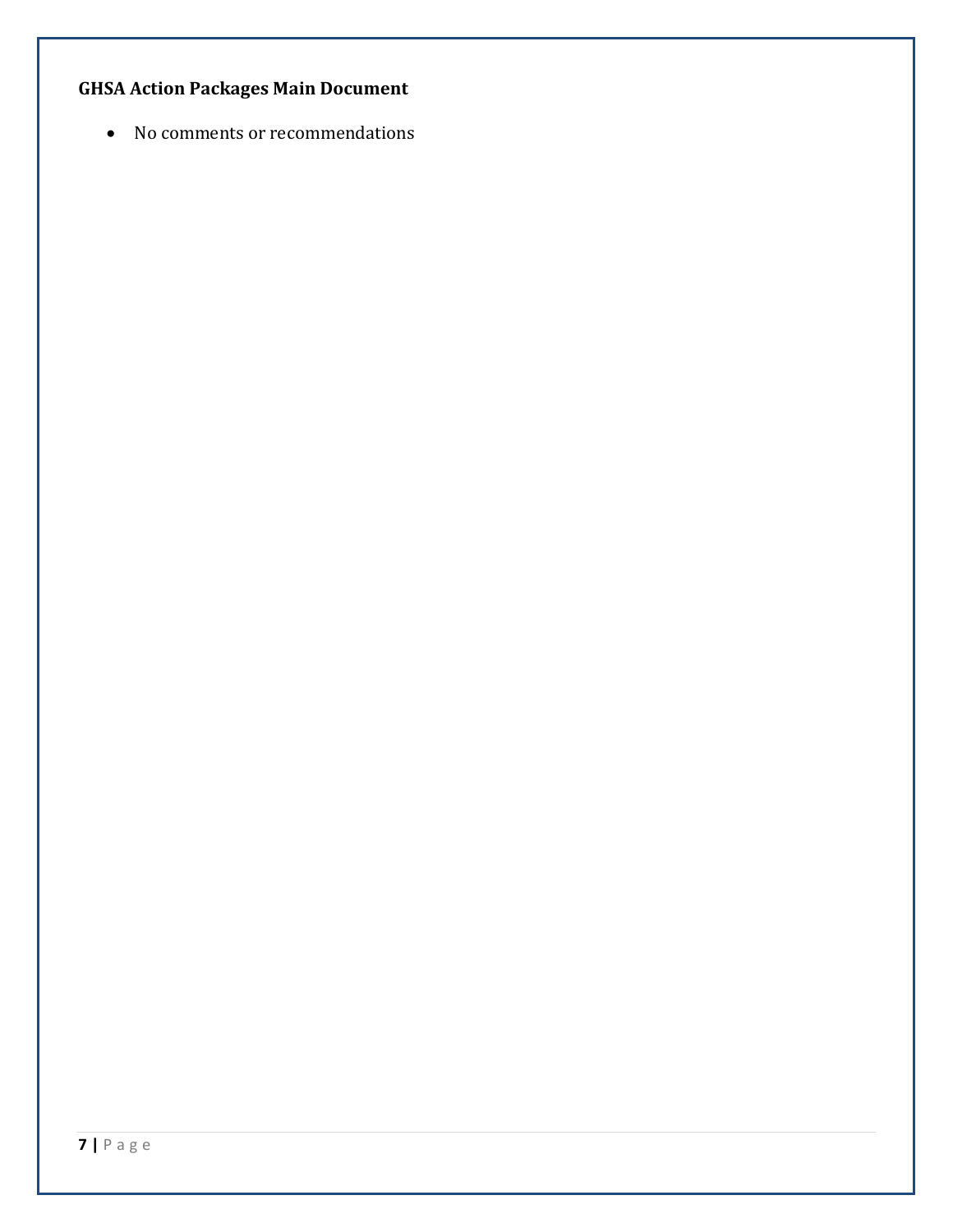# **GHSA Biosafety and Biosecurity**

(*GHSA Action Package Prevent-3*)

#### **Introduction**

Working with pathogens in the laboratory is vital to ensuring that the global community possesses a robust set of tools—such as drugs, diagnostics, and vaccines—to counter the ever evolving threat of infectious diseases.

Research with infectious agents is critical for the development and availability of public health and medical tools that are needed to detect, diagnose, recognize, and respond to outbreaks of infectious disease of both natural and deliberate origin. At the same time, the expansion of infrastructure and resources dedicated to work with infectious agents have raised concerns regarding the need to ensure proper biosafety and biosecurity to protect researchers and the community. Biosecurity is important in order to secure infectious agents against those who would deliberately misuse them to harm people, animals, plants, or the environment.

- Biosecurity is a new concept in Peru so biosecurity concepts are not yet elaborated.
- General laws for worker risk prevention exist and are applied to laboratory work but currently there is no specific biosafety or biosecurity legislation. The current Peruvian biosafety law is focused on risk prevention in biotechnology when working with live modified pathogens.
- Peru has no specific list on especially dangerous pathogens. There is no laboratory licensing system. Currently, there is only one BSL-3 laboratory at the National Institute of Health (INS). A new BSL-3 laboratory will be opened at the Tropical Diseases Research Center (CIETROP) this year. Other laboratories also have especially dangerous pathogens that are endemic in Peru but they do not have an inventory for them.
- The assessment concentrated on biosafety and biosecurity of INS laboratories for human samples, which were also visited. Biosafety proceedings and regulations are in place and enforced in INS laboratories and biosecurity measures are being developed. The INS BSL-3 laboratory has been assessed by Sandia Laboratories, PAHO and the U.S. CDC. INS has a biosafety committee and a person responsible for biosafety and biosafety training. INS supervises regional laboratories and provides them training.
- Especially dangerous pathogens are also handled at the National Service for Agricultural Sanitation (SENASA) [veterinary samples] and the National Direction for Environmental Health (DIGESA) [environmental and food samples], which were not visited. These institutes do not have BSL-3 facilities. We were not able to assess the biosafety and biosecurity measures in those institutes. Also, the lack of visits to peripheral laboratories prevents getting the whole picture of biosafety and biosecurity in Peru.
- There is no academic education on biosafety, biosecurity or dual use issues. There is in-house training on biosafety at INS but there is a need for more biosafety and biosecurity training. There is no formal train-the-trainer program.
- The export legislation is strict and inhibits the ability to send samples outside the country for referral, confirmation, or research purposes. There are no national requirements for using certified couriers when transporting infectious pathogens locally. INS does have personnel that are certified by WHO in packaging infectious materials for shipment according to IATA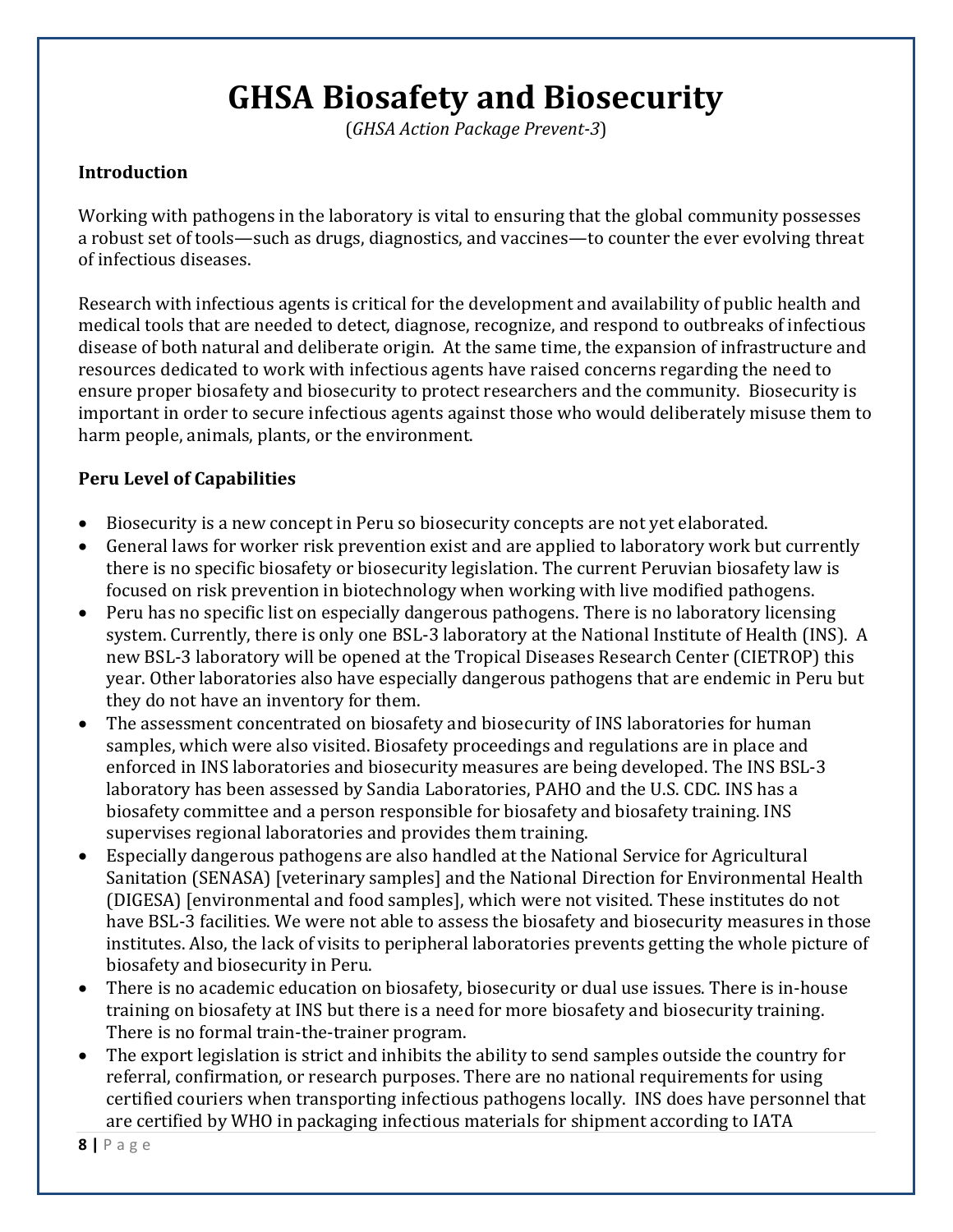regulations.

#### **Scoring for Peru Using the Assessment Tool**

- Whole-of-government biosafety and biosecurity system is in place: 1 (limited capacity). There is no specific biosafety or biosecurity legislation and biosecurity is still a new concept in Peru. Based on the information given, the development of biosafety and biosecurity is focused on the human side of laboratories**.**
- Biosafety and biosecurity training and practices: For INS: 2 (developed capacity). There is a training program at INS laboratories including the BSL-3 laboratory, but more training is needed. We were not able to assess the biosafety and biosecurity training and practice measures in other laboratories.

#### **Assessment Tool**

- The indicators of these action packages are too long and complex. The scoring of the two main indicators is difficult because there are numerous sub-indicators.
- There is no clear definition of "especially dangerous pathogens".
- The tool does not have any questions on biorisk management system, even though there are related questions in the note-taking template.
- There should be biosafety and biosecurity questions more specific to agricultural, veterinary, food safety, research and clinical laboratories.

#### **GHSA Action Packages Main Document**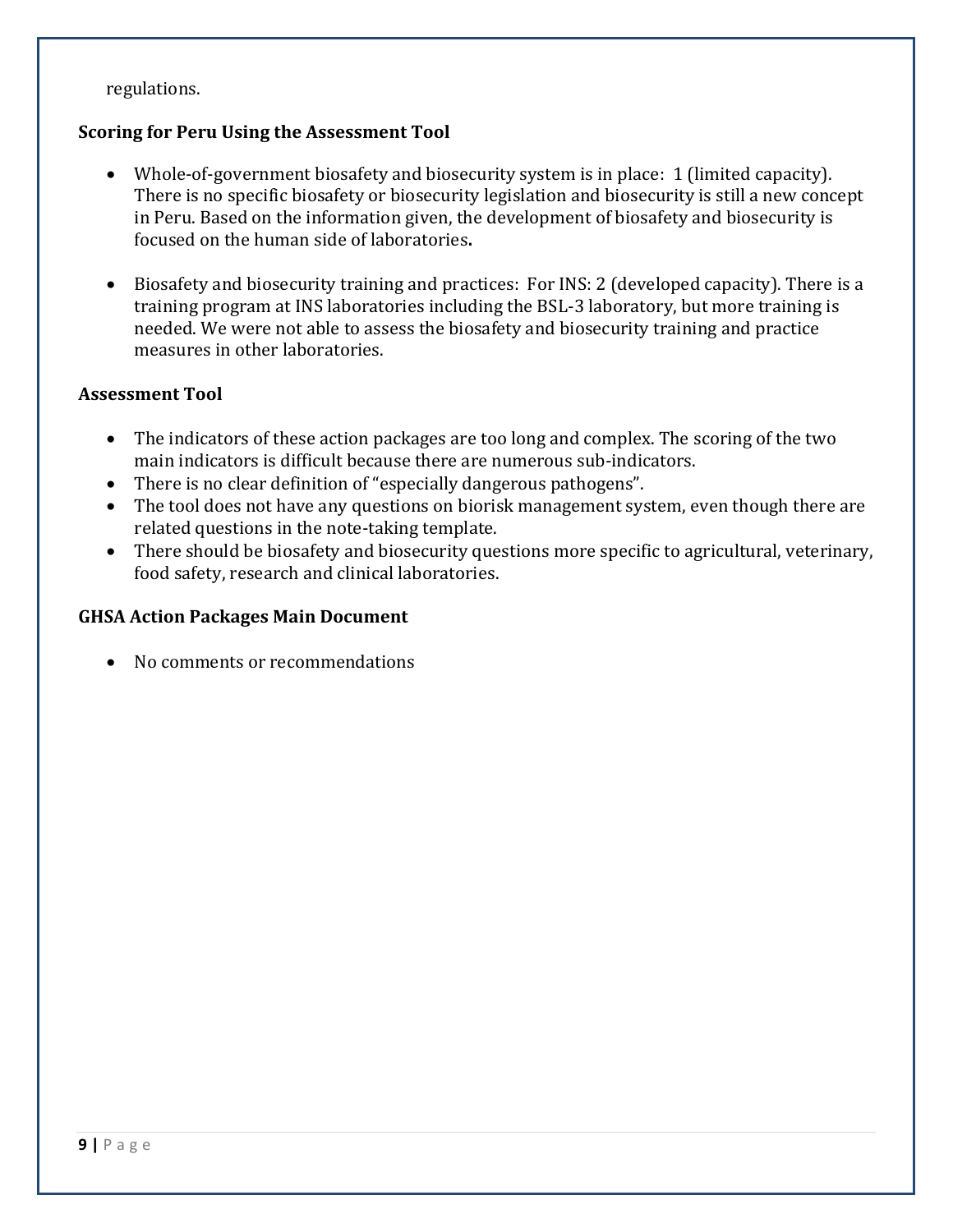### **GHSA Immunization**

(*GHSA Action Package Prevent-4*)

#### **Introduction**

Immunization is one of the most successful global health interventions and one of the most costeffective ways to save lives and prevent disease. Immunizations prevent greater than two-million deaths a year globally.

- Peru's national immunization program began in the 1970's. Its national immunization plan includes 15 vaccines covering 26 preventable diseases.
- Legislation (Law 28 010) supports the immunization program by providing guaranteed funding and vaccine supply for the entire country.
- Vaccinations are free and provided in each of the country's 25 regions. Each region is responsible for distribution to reach its population. In addition, the Es Salud (healthcare provided to Peru's workforce) and several private healthcare providers play a role in the delivery of vaccines.
- Peru's goal is for universal coverage, with the target of achieving more than 95% coverage of the population greater than 5 years of age. This target is consistent with PAHO recommendations.
- The MMR vaccination coverage of children 1 to 4 years of age exceeds 90% and 60% respectively.
- According to the final report of a seroprevalence study of measles, rubella and hepatitis B in children aged 1-4 years, Peru UNAGESP / INS 2012: The prevalence of antibodies in children aged 1-4 years against measles and rubella ranged between 90-93% and remained consistent across the seven areas of study that spanned the country.
- In 2006, Peru conducted a vaccination campaign for the "Elimination of rubella and congenital rubella syndrome (CRS)." During this campaign, they vaccinated 20,070,343 males and females aged 2-39 years with MR, reaching 98% coverage, certified by PAHO / WHO.
- There is a legislation that requires the notification of adverse events due the vaccinations. Every notification is checked by the General Directorate of Epidemiology of the Minister of Health.
- Statistics show that the general vaccination coverage for 2013 was 90% of the population. This percentage represents a decrease from 95% (2012 data) because of three reasons:
	- $\circ$  decentralization of the national healthcare program, resulting in initial difficulties in the organization and management of programs;
	- o adverse events from the polio vaccine, which negatively impacted the population response to receive vaccines;
	- o changes in the way vaccine administration is captured on registries.
- Peru has a significant investment in equipment to insure cold chain of vaccines, including cold rooms and solar refrigerators to reach remote area of the nation.
- Peru has conducted a number of specific campaigns to encourage immunization, including those for rabies, yellow fever, rubella, measles, and unvaccinated children.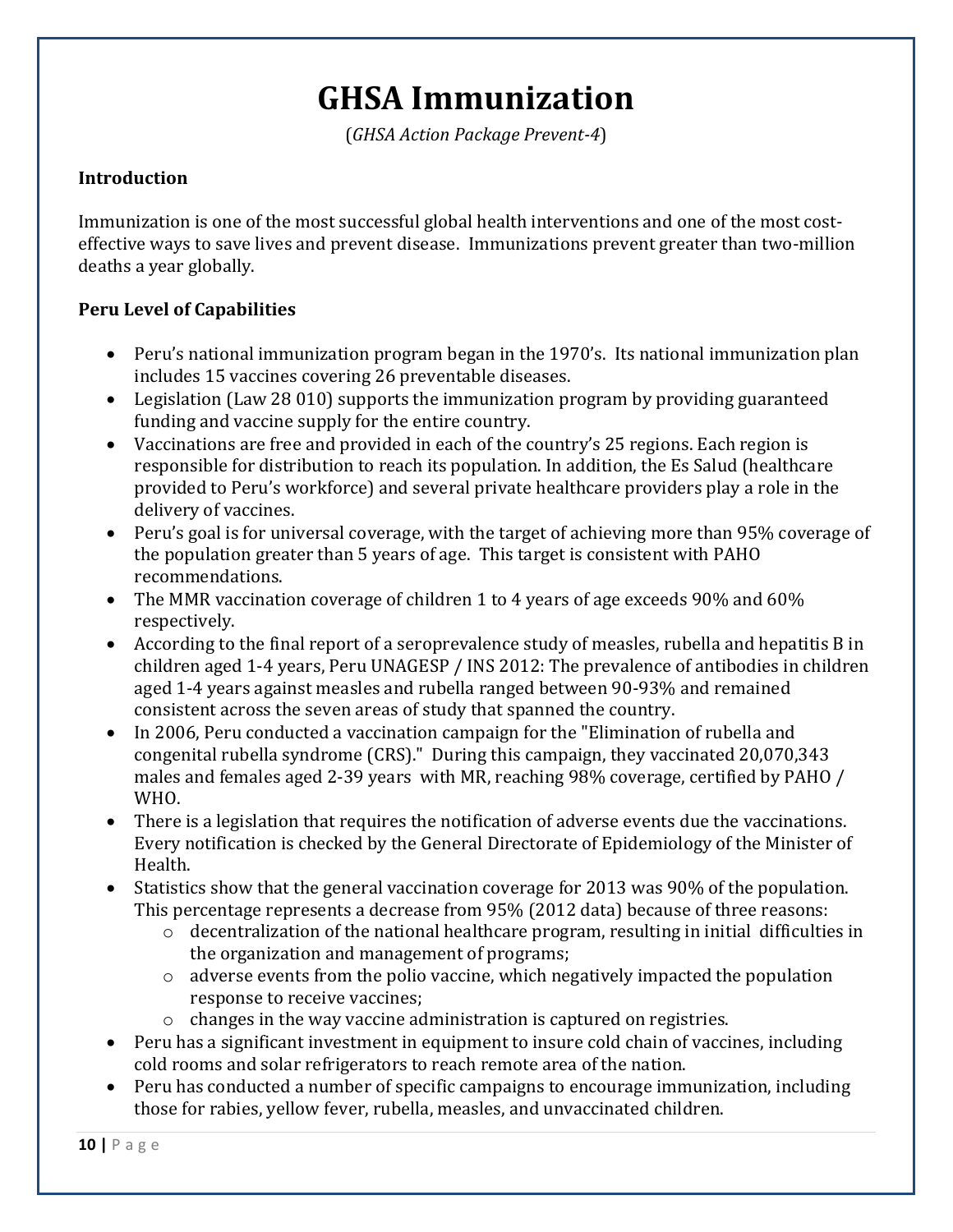There are two Committees involved in the vaccine decisional processes: Expert Committee (comprised the Health Ministry) and the Consulting Committee.

#### **Scoring for Peru Using the Assessment Tool**

- Vaccine coverage (measles): 4
- National vaccine access: 4

#### **Assessment Tool**

- The tool should include a question about country-initiated vaccination campaigns to address diseases identified by the country as problematic and vaccine preventable.
- The tool should include a question about a country's communication strategies to reach the population with important health messages.

#### **GHSA Action Packages Main Document**

• Comments above are applicable here.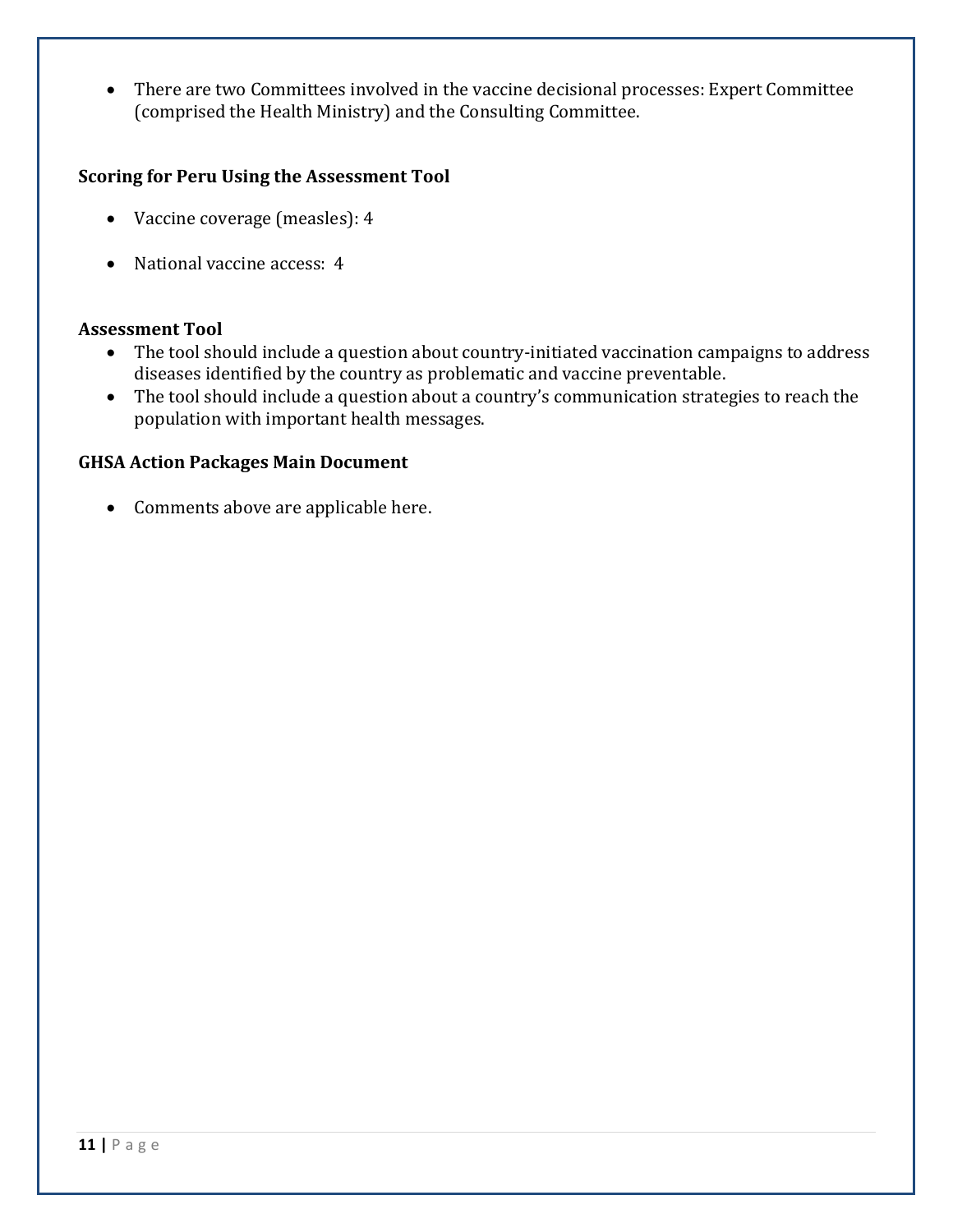# **GHSA National Laboratory System**

(*GHSA Action Package Detect-1*)

#### **Introduction**

Public health laboratories provide essential services including disease and outbreak detection, emergency response, environmental monitoring, and disease surveillance. State and local public health laboratories can serve as a focal point for a national system, through their core functions for human, veterinary and food safety including disease prevention, control, and surveillance; integrated data management; reference and specialized testing; laboratory oversight; emergency response; public health research; training and education; and partnerships and communication.

- The National laboratory system (human) has well defined tiers that include the Reference labs at the national level (INS)and 25 regional labs. The regional labs are autonomous but work with national labs through MOUs. The regional labs accept samples from hospitals and health centers and coordinate referral testing for these samples with the reference laboratories at the National Institute of Health (INS).
- INS has reference labs for malaria, plague, respiratory diseases (including influenza), and TB. Laboratories at the regional level serve as reference labs for HIV testing. All viral load testing is done at the laboratory for infectious diseases within the INS in Lima.
- For human health, core tests for priority pathogens include influenza (by PCR), HIV, *Mycobacterium tuberculosis* (particularly multi-drug resistant), and malaria (by thick and thin smears). Country-identified priority pathogens in which testing is done include those for yellow fever, rabies, plague, immune-preventable Bartonella, and leishmania. Peru has the capacity to do testing for all priority diseases except polio. Peru collects samples for polio testing but sends outside the country for testing (US CDC).
- Rapid testing is limited to HIV. No rapid testing for malaria; this is done using the gold standard of examination of thick and thin blood smears.
- There is good coordination of efforts and sharing of information between the human, food, veterinary, and environmental laboratory agencies. Decrees and MOUs are in place.
- There is a Quality Office (CNSP) within INS that oversees quality control and quality assurance, and manages an external quality assessment (EQA) program that sends out EQA panels for proficiency testing 2 times/ per year to labs at the regional level, as well as to other applicable labs. The office was established in 2006, and employs about 50 professional staff. Within this office, a newly formed team was established that will focus on Quality Management Systems (QMS) for INS. A Quality Manual is in place that addresses many elements of a quality management system. QMS activities have been initiated, but have not yet been fully implemented.
- There is a very comprehensive web-based laboratory information system (NetLab) that manages patient information, sample tracking, results, epidemiological case information, and other elements. Information from NetLab is accessible to the MoH, epidemiologists, and others, as authorized; access is controlled to protect confidentiality.
- There is a good system for referral of samples throughout the tiered laboratory network. Clinical laboratories, the healthcare system servicing workers, and private healthcare centers refer samples to the regional level laboratories. When needed, the regional level labs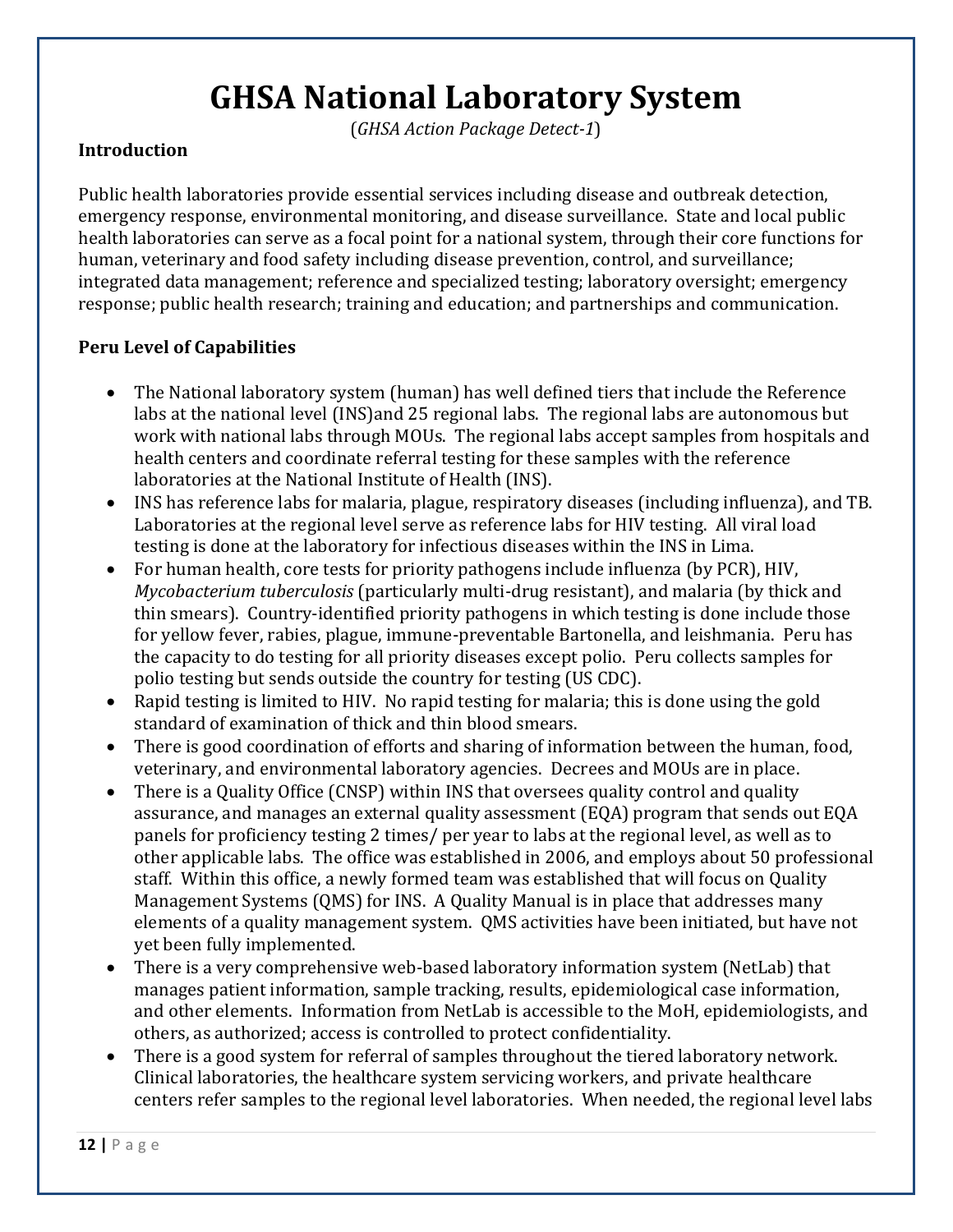coordinate the submission of samples to INS for these lower level labs, and refer their samples to INS as needed. Regional labs are autonomous, but the referral system functions through MoUs.

- There is an office (ROM) that oversees sample packaging requirements. The transport system is ad-hoc, with no requirement for certified couriers. Experience was shared of an incidence of sample transport on a public bus in the same area as passengers.
- Accreditation of labs:
	- $\circ$  The national reference laboratory in the environmental agency (DIGESA) achieved ISO 17025 accreditation in June 2014. CNAS was the accrediting body.
	- o INS is certified by WHO programs for testing of certain diseases (i.e., measles), but otherwise is not accredited by international or other standards. A future goal is to strive for ISO 15189 accreditation.
- There are no national standards for laboratories, including clinical labs, and no licensure for laboratory personnel.
- Equipment is needed for molecular methods. Laboratories at the regional level do not have consistent access to calibration mechanisms for their equipment.
- Peru expressed the need for developing a national policy to facilitate the import of reagents through customs. (e.g., particularly for reagents sent by other countries for testing emerging diseases).
- Peru adheres to international algorithms for some diseases, such measles, but other algorithms are established by Peru according to their population needs.

#### **Scoring for Peru Using the Assessment Tool**

- Laboratory testing capacity for 10 core tests for detection of 10 priority diseases: 4
- Specimen transport: 0

Peru has a system in place for transport of specimens, but it is ad hoc, and not formalized with documented processes. It does have policies in place for safe and appropriate packaging of samples.

 Effective modern point of care and laboratory based diagnostics: 4. INS serves as the national reference laboratory for human public health testing and has very good capability of testing with modern laboratory design and methodologies. The tiered laboratory system is well defined with a formalized referral system in place. Point of care testing is limited to HIV.

#### **Assessment Tool**

- Need clarification on the weight of point of care testing. Peru only uses rapid testing for HIV. Malaria testing methodology is microscopic examination of thick and thin blood smears, which is the gold standard, but it is not rapid testing. [The initial assessment question for the  $3<sup>rd</sup>$  point focused only on rapid (point of care) testing. Has the tool been revised to now incorporate other methodologies? Please clarify. Note: if the question focus is only on point of care testing, this would have too much weight when considering total national lab capacity]
- One of the points for scoring is: "Specimen referral and transport," but the scoring categories only focus on transport systems. Referral systems and sample transport systems are not the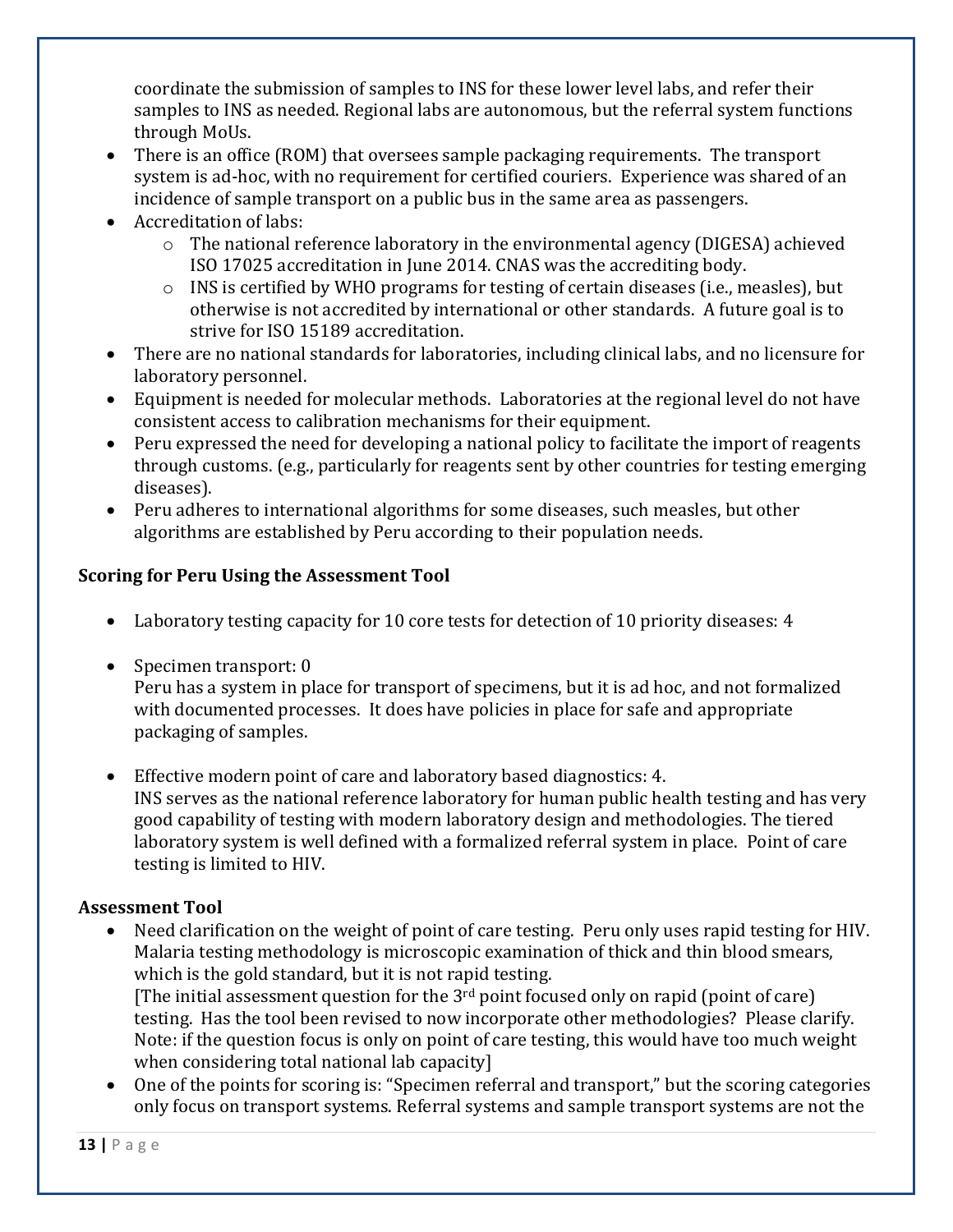same; please clarify the intent. Peru has a well-defined referral system in place, but an adhoc transport system.

 Peru's system for transport of specimens is ad hoc, and not formalized with documented processes. It is unfortunate to give them a score of 0 when they make it happen in spite of difficulties (consider transporting samples from the remote areas in the highlands of the Andes Mountains by horseback or from remote areas of the jungle in the Amazon regions by boat). They plan to work on formalizing this system, but should be given some credit in the scoring mechanism.

#### **GHSA Action Packages Main Document**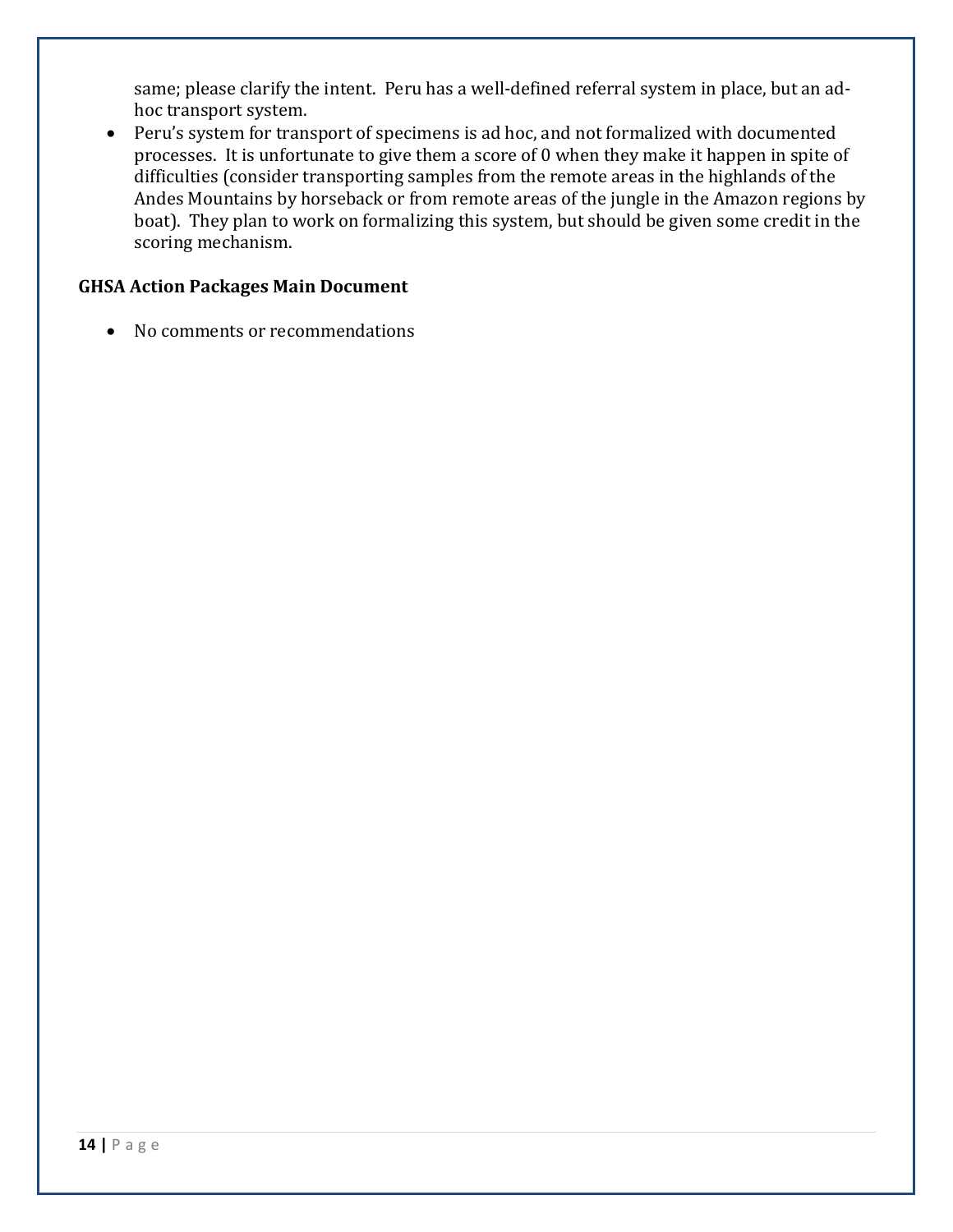# **GHSA Real-Time Surveillance**

(*GHSA Action Package Detect-2/3*)

#### **Introduction**

The purpose of real-time surveillance to advance the safety, security, and resilience of the Nation by leading an integrated biosurveillance effort that facilitates early warning and situational awareness of biological events.

#### **Peru Level of Capabilities**

- Peru has a national plan for surveillance. Regions have their own plans, but they are derived from the national plan.
- There are 11 syndromes under surveillance, including: febrile icterohemorrhagic syndrome, febrile anemia, diarrhea, respiratory syndromes, neurological syndromes (including rabies), and some that are zoonotic (leishmania, anthrax).
- There are 21 hospitals nationwide involved in the surveillance programs; their involvement is specific to the syndromes that are the most prevalent and problematic in their area.
- Syndromic data is collected from participating sources (hospitals, clinics, military, etc.) through a mixture of electronic reporting systems, email, and manual reporting. Military, veterinary, and hospitals all have different information systems, but data is shared among the differing sectors.
- Daily reports are submitted through a web-based reporting system for epidemiological data (NOTI) and sent to public health authorities at the Ministry level. Additionally, feedback is provided to participating hospitals on data captured in their facility. Reports generate response and deployment of intervention teams when needed, and show where resources should be shifted.
- Peru has demonstrated experience in event-based surveillance. One example is the preparation and monitoring of health and other events during a large, world-wide convention on climate change (COP 20) that was held in Peru in December 2014. This involved coordination of a multi-sectoral response across ministries, police force, hospitals, ambulances, port authorities, and others, and also involved responding to a potential ebola case from a traveler from Africa. Other examples include response to earthquakes and other natural disasters.

#### **Scoring for Peru Using the Assessment Tool**

- Syndromic surveillance systems: 3
- Inter-operable, interconnected, electronic real-time reporting system: 2

#### **Assessment Tool**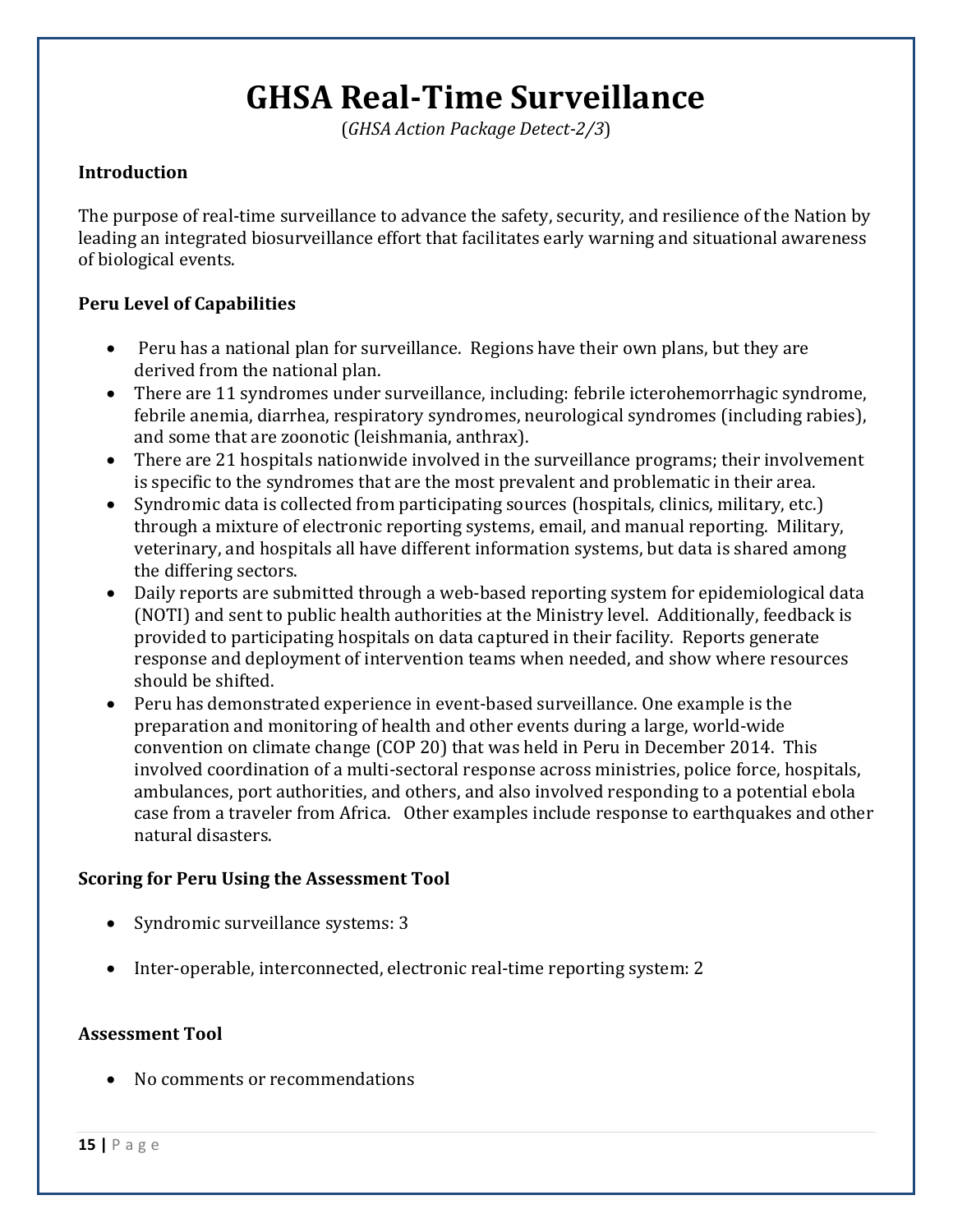#### **GHSA Action Packages Main Document**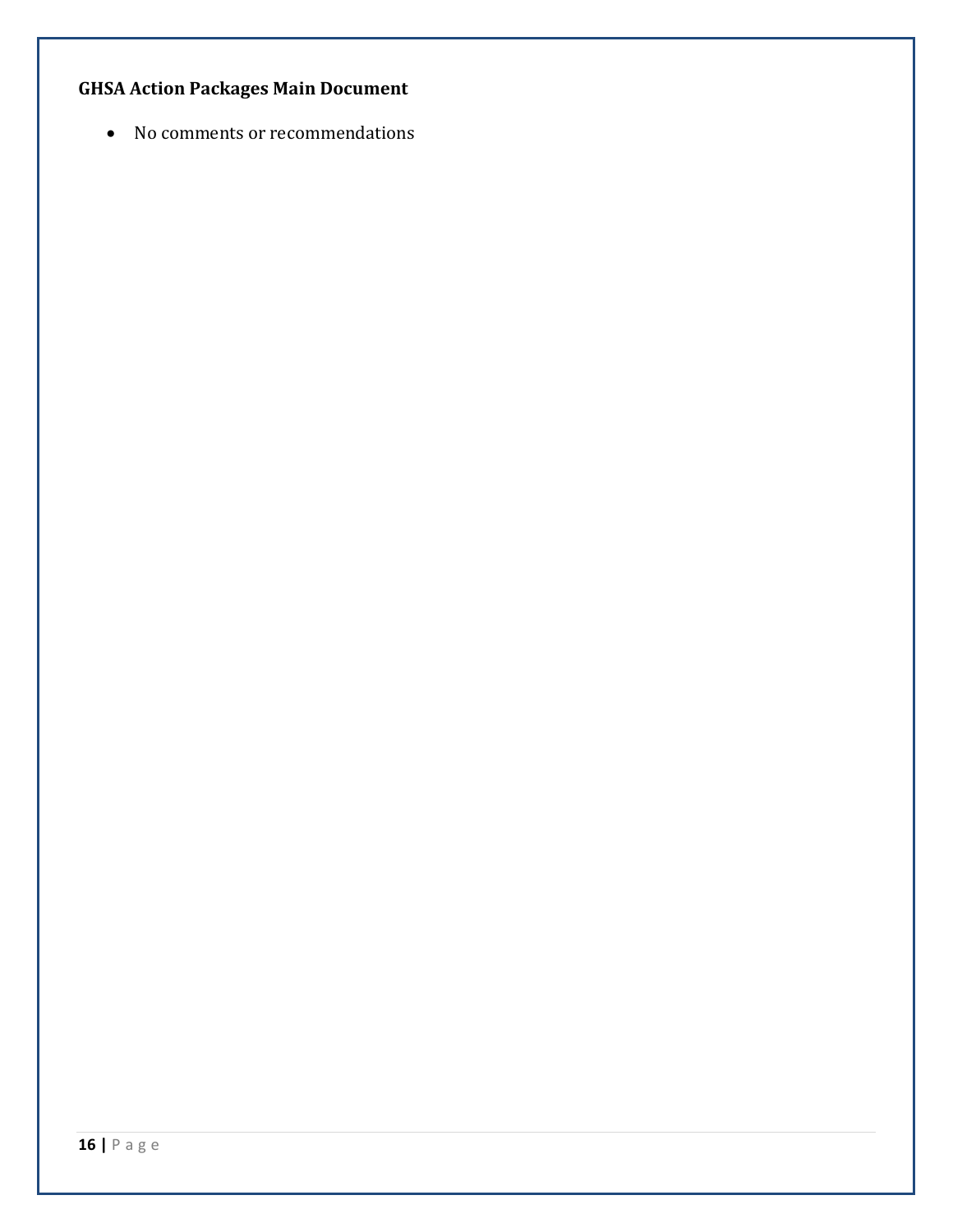### **GHSA Reporting**

(*GHSA Action Package Detect-4*)

#### **Introduction**

Health threats at the human–animal–ecosystem interface have increased over the past decades, as pathogens continue to evolve and adapt to new hosts and environments, imposing a burden on human and animal health systems. Collaborative multidisciplinary reporting on the health of humans, animals, and ecosystems reduces the risk of diseases at the interfaces between them.

#### **Peru Level of Capabilities**

- The Epidemiology Directorate of the Ministry of Health is the first institutional agency that intervenes when the capability of the regional organization has been exceeded.
- IHR focal points for response are multi-sectoral and include the Ministry of Health, the Ministry for Foreign Affairs, the Ministry of Economy, the Ministry for Internal Affairs, the Ministry of Transportation, the Police Forces, the INS, the Ministry of Agriculture and the Ministry of Production.
- Alerts first arrive at national epidemiological center and then control and response activities engage the INS.
- A recent event that tested the capacity of Peru to respond to a likely PHEIC occurred during a worldwide conference on climate change that was held in Lima December 2014 (COP 20). During this event, there was an alarm of a potential Ebola case among travelers to Lima from Africa. Laboratory results revealed the traveler was not positive for Ebola, but Peru's response and capacity were exercised across several sectors and ministries. As a result of this challenge, modifications were made to their response plan.
- In 2004 and 2005, Peru went through table-top exercises to prepare for the potential of SARS.
- Peru does not have regular table-top exercises built into their national plan, but will add them. They are considering working with Korea and the United States to develop challenging table-top exercises. They are set to have simulations in their work plan for radiological and chemical events.
- There was an important example of a meningitis outbreak that was identified at regional level in the north of Peru. This outbreak was confirmed by the national focal point (CNE) and then the INS; communication was transmitted to PAHO and WHO.
- INS has extensive laboratory information and reporting system (NetLab) that can be accessed across ministries, as applicable and authorized. There is also a web-based reporting system for epidemiological data (NOTI) collected from hospitals, health centers, and other healthcare providers.

#### **Scoring for Peru Using the Assessment Tool**

- System for efficient reporting to WHO, FAO and OIE: 4
- Reporting network and protocols in country: 4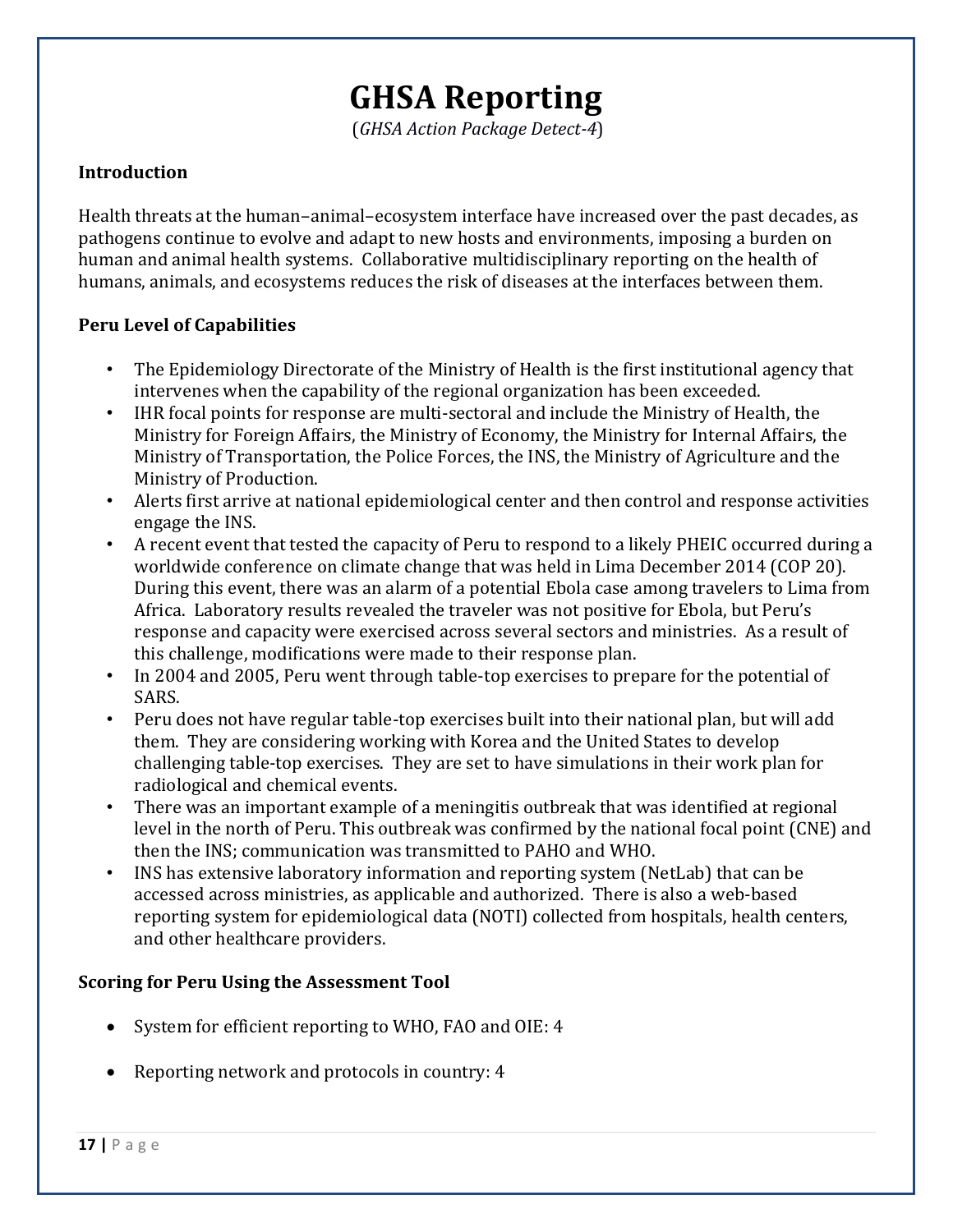#### **Assessment Tool**

 It could be interesting to introduce a process indicator for implementing the description of the epidemiological information chain

#### **GHSA Action Packages Main Document**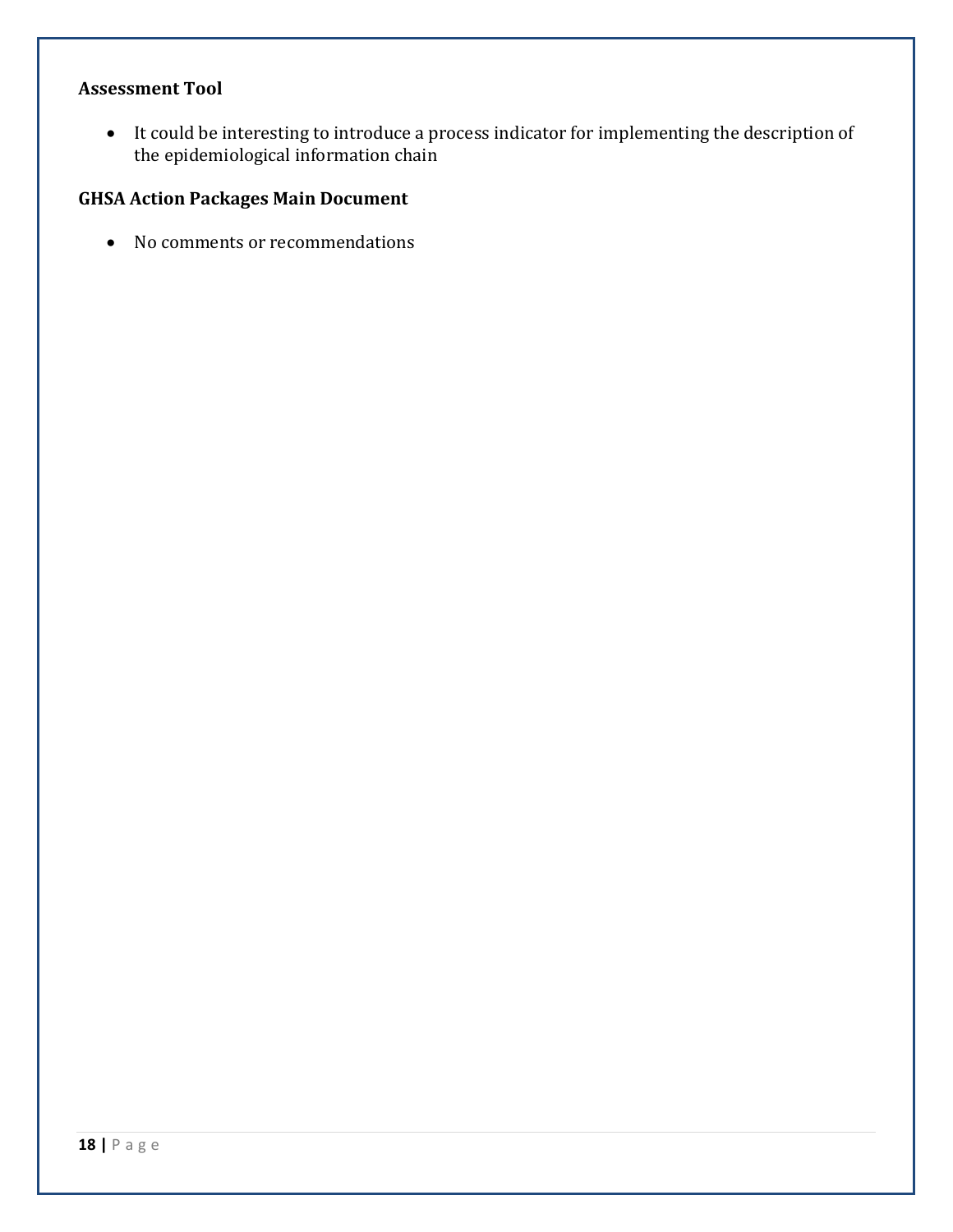# **GHSA Workforce Development**

(*GHSA Action Package Detect-5*)

#### **Introduction**

Workforce development is important in order to develop a sustainable public health system over time by developing and maintaining the highly qualified public health workforce with appropriate technical training, scientific skill, and subject-matter expertise.

- Peru states that it has at least 1 field epidemiologist per 200,000 population, mostly concentrated in Lima and other large cities. The country provided a document showing that there is at least 1 field epidemiologist located within each of the 25 regions of Peru.
- Peru has an FETP program (PREC) that was established in 1989. To date, a total of 6 cohorts have yielded 149 graduates of the program. One of the challenges has been a lack of continuity in the program. Between the  $5<sup>th</sup>$  and  $6<sup>th</sup>$  cohorts, there were 7 years with no training. Commitment has been made to strengthen and sustain the PREC program.
- FETP course curriculum is developed by Peruvian universities, which offer a degree upon completion. Additionally, there are approximately 900 epidemiologists in the country that have participated in basic or intermediate levels of training in the program, but not yet graduated from the Advanced level of the PREC program. Cohorts of the PREC program include epidemiologists, biologists, veterinarians, and clinicians. Currently, laboratory personnel have not participated, but plans are to include them in future cohorts.
- INS formalized an agreement with FioCruz University to provide training and offer a Master of Public Health degree in order to encourage more students to enter public health service. Since 2012, 25 professional at INS have been trained, and 12 have an MPH.
- INS works collaboratively with the Peru military to train soldiers to assist with public health functions such as responding to outbreaks, spraying for vector control, delivery of immunization, and surveillance, including surveillance for water quality, food preservation, and solid waste. They offer a formal course that covers 7 modules including theory and practical experiences, over a period of 6 months. The plan is that once military service is completed, these soldiers will choose a career in public health.
- For laboratory staff, INS generally recruits and hires medical technologists or biologists and provides training. Graduate level personnel are difficult to find unless returning from study abroad. INS routinely provides training to laboratory staff at regional levels when introducing new methodologies (technology transfer). Opportunities for continuing education are available from a number of sources, including courses offered by PAHO.
- Peru passed Law 30057 in 2013, with the objectives of reaching higher levels of efficiency and efficacy for public entities, as well as to promote the development of the people who work in the civil service.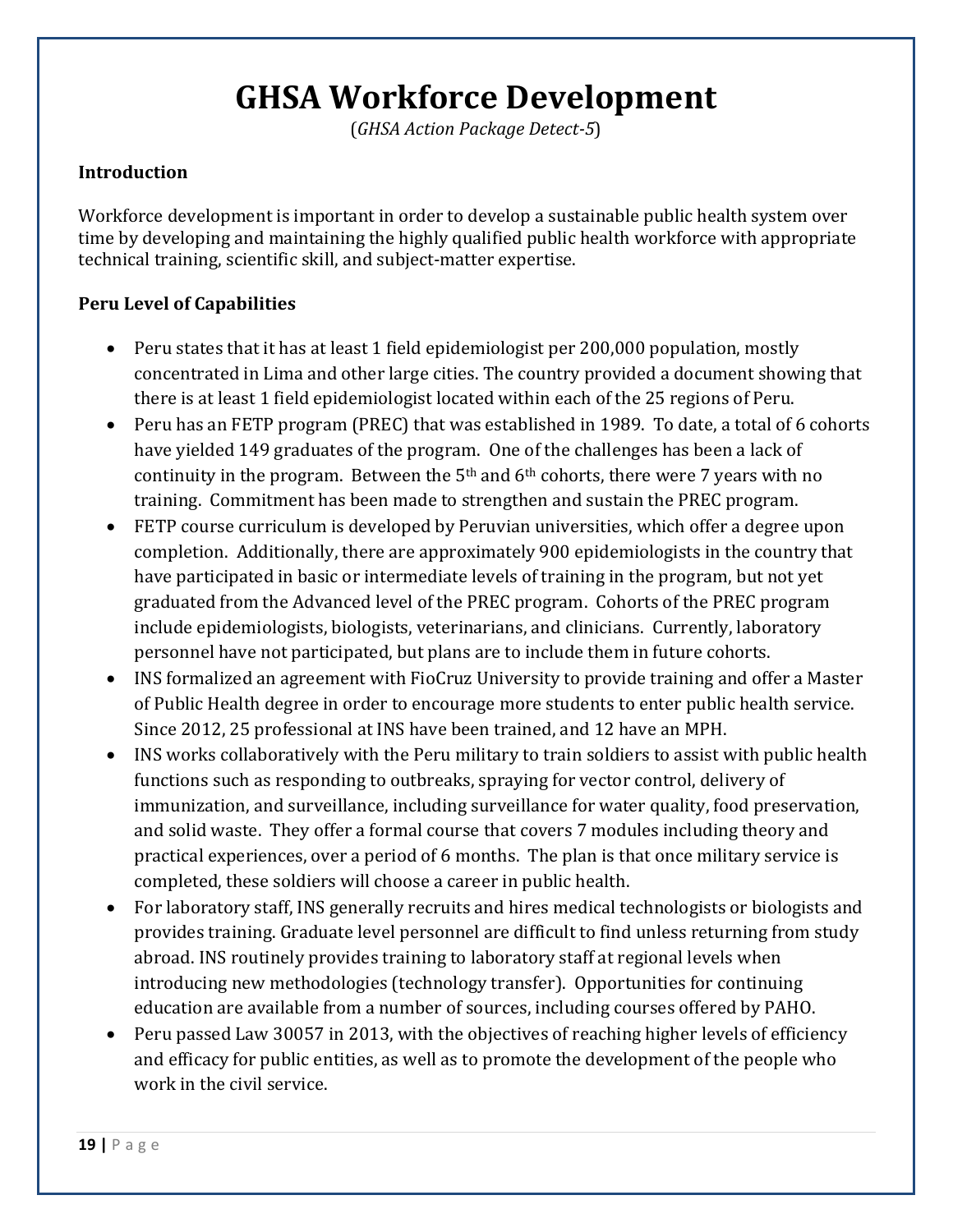Peru has a national entity (la Autoridad Nacional del Servicio Civil – (SERVIR)) that developed a personnel development and management plan to modernize workforce development in Peru for civil servants, but it is not fully implemented. As with many countries, there is a problem retaining qualified staff because salaries are higher in the private sector. There are no official staff retention plans, but they try to offer a number of incentives. For higher degreed personnel, special contracts allow them to pay higher salaries. Other incentives include opportunities to receive training and attend meetings abroad, stabile work environment, and others.

#### **Scoring for Peru Using the Assessment Tool**

- Trained field epidemiologists human: 3
- Field Epidemiology Training program or other applied epidemiology training program in place: 4
- Workforce strategy: 2 Peru has a national plan that addresses workforce for public servants, but it is not fully implemented.

#### **Assessment Tool**

• No comments or recommendations

#### **GHSA Action Packages Main Document**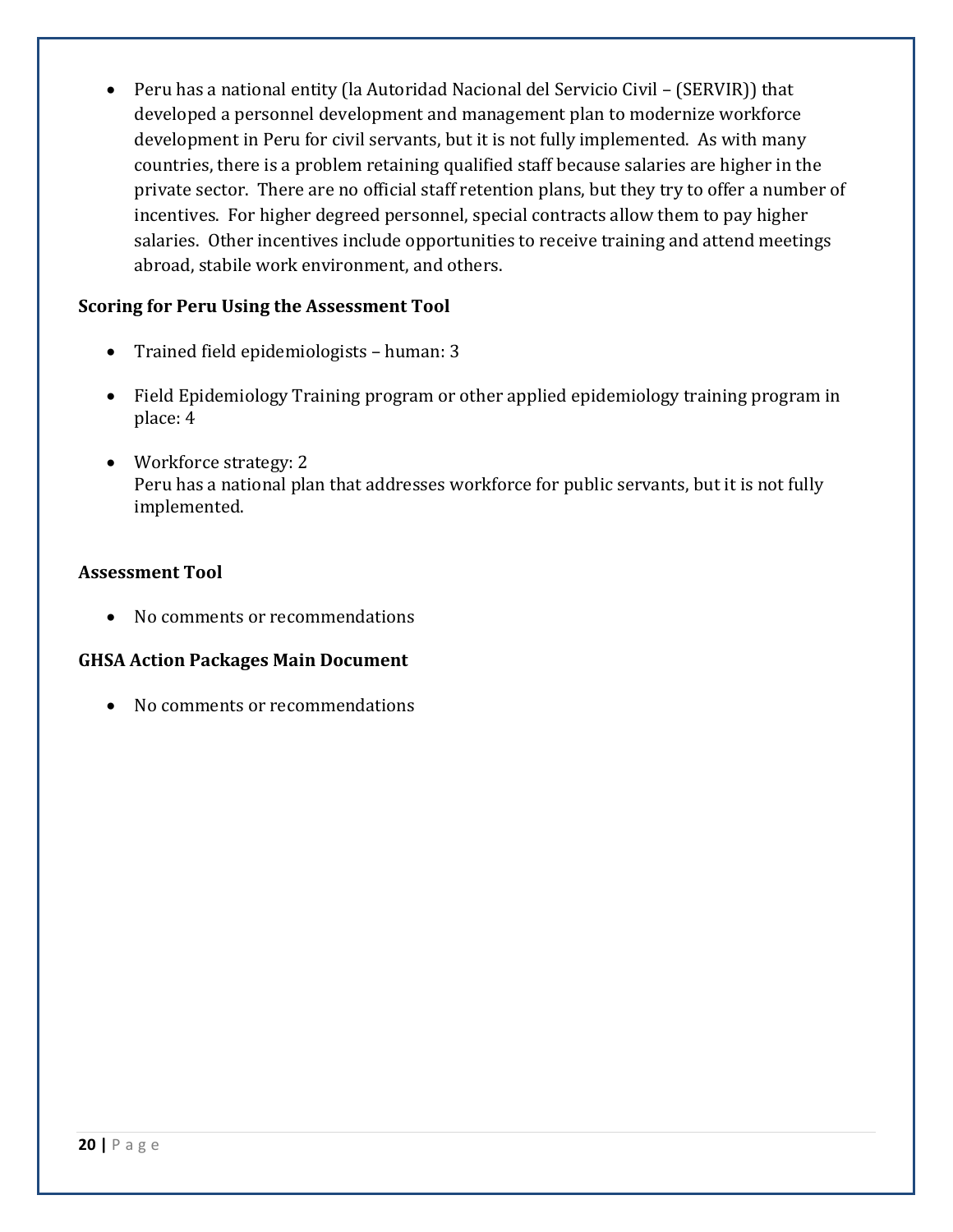### **GHSA Emergency Operations Centers**

(*GHSA Action Package Respond-1*)

#### **Introduction**

A public health emergency operations centers (EOC) is a central location for coordinating operational information and resources for strategic management of public health emergencies and events. EOCs provide communication and information tools and services and a management system during a response to an emergency or event. They also provide other essential functions to support decision-making and implementation, coordination, and collaboration.

- The COE (centro operativo emergencia), the Peruvian EOC, is involved in emergency management led by the Civil Defense which has a component that supports the specific management of the health emergency (COES), as part of the ministry of health.
- The facilities of COE could be considered a logistical problem in the field of a good organization.
- The EOC facility is characterized by only four rooms, but has the necessary equipment. One room is for coordination, another is for operations (with 7 people working together in a small space), and two other rooms are used for communications via radio, personal computer, or phone.
- The EOC has a core staff of 12 people that provide coverage 24 hours a day, 7 days per week. These employees are involved in the different fields of health emergencies management: information, monitoring, analysis, coordination, response, and communication. Personnel from the regional Risk Management offices rotate through the EOC to provide additional coverage.
- The COES leads the coordination of local, regional, and multi-sectoral workgroups involved in the detecting and surveillance of emergencies.
- In the last year, a Ministerial Decree changed the process of managing emergencies from reactive to a proactive and preventive way of operating.
- There are components of the high-level management staff: the head of the structure, a coordinator of the activity, and a coordinator of the processes for monitoring and analysis.
- Personnel have received training in coordination with civil defense and are involved in mentorship processes of knowledge sharing.
- A national simulation for earthquake is organized each year involving all the population.
- A tabletop is organized with the high management of the nation (ministry, vice ministry of health, the head of the directories of the ministry, the INDESA (civil defense) top management for the earthquake management.
- In the last year there were completed three different simulations and several tabletops organized by EOC. The simulations were targeted on the Triage activity, on the Urgent Medical Aid Service organization and on the hospital evacuation plans. These simulations involved the military forces, all the healthcare system organizations, the civil defense and the firefighters.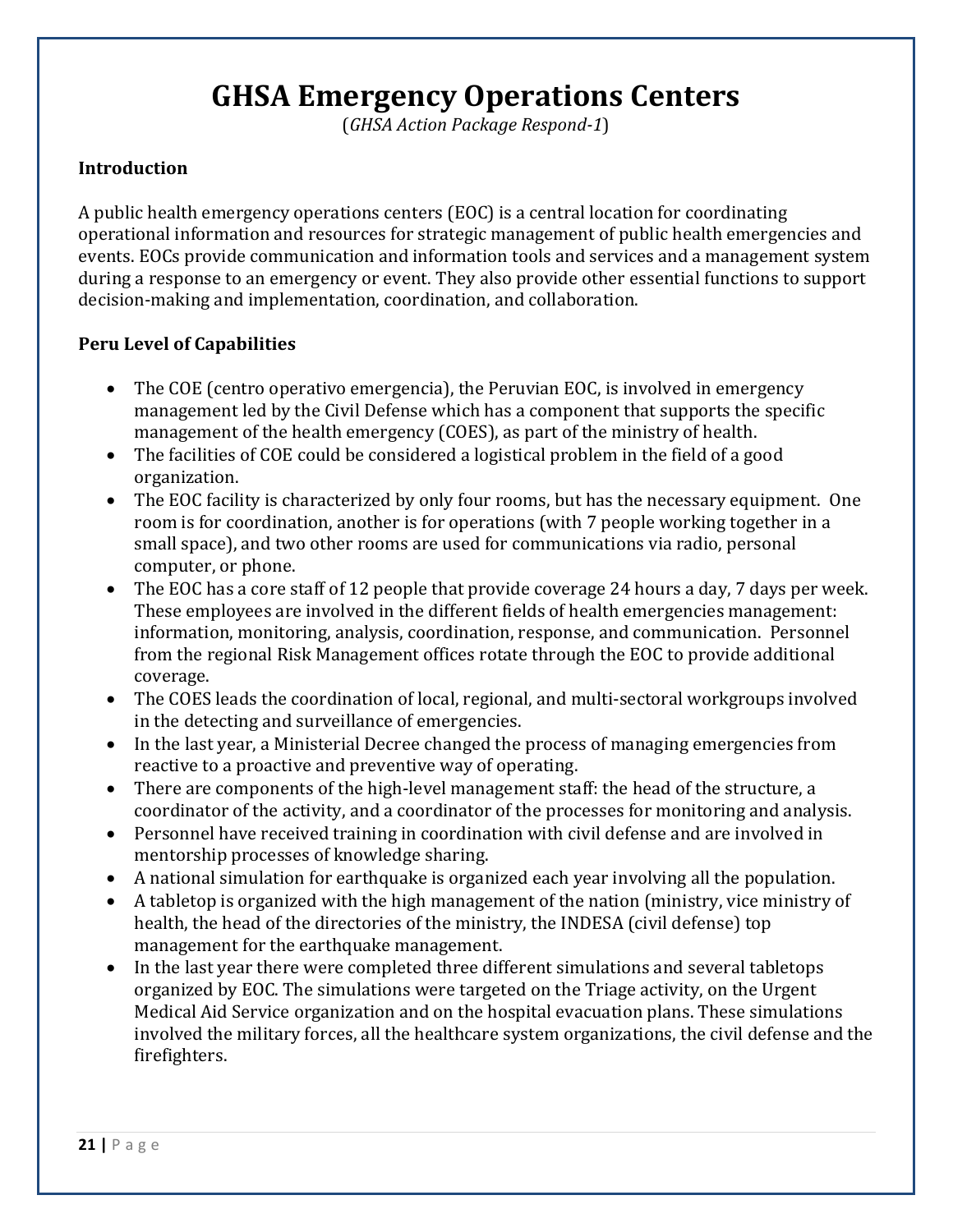Different tabletops were organized and carried out jointly with the Peruvian neighboring countries: Ecuador, Chile, and Bolivia, especially for the management of the natural disasters like earthquakes and floods.

#### **Scoring for Peru Using the Assessment Tool**

- Status of EOC (space): 1 The activity that EOC is developing has a very good level quality. The space, the equipment and the facilities should be improved to be useful for the good work done.
- Status of EOC (staff):2 The staff is trained but it needs a continuous improvement plan.
- Emergency Operations Program: 3 There is a good level of real time surveillance of the public health emergencies with a good capability of response through the intervention of the EOC.

#### **Assessment Tool**

- This section is focused on the facilities and the programs. It could be useful to explain in a more specific way, the impact of the emergency center activities.
- There are different institutional documents about these issues not specific for this action package. It could be useful if the tool was more specific for each type of emergency (i.e. natural emergency, health emergency).

#### **GHSA Action Packages Main Document**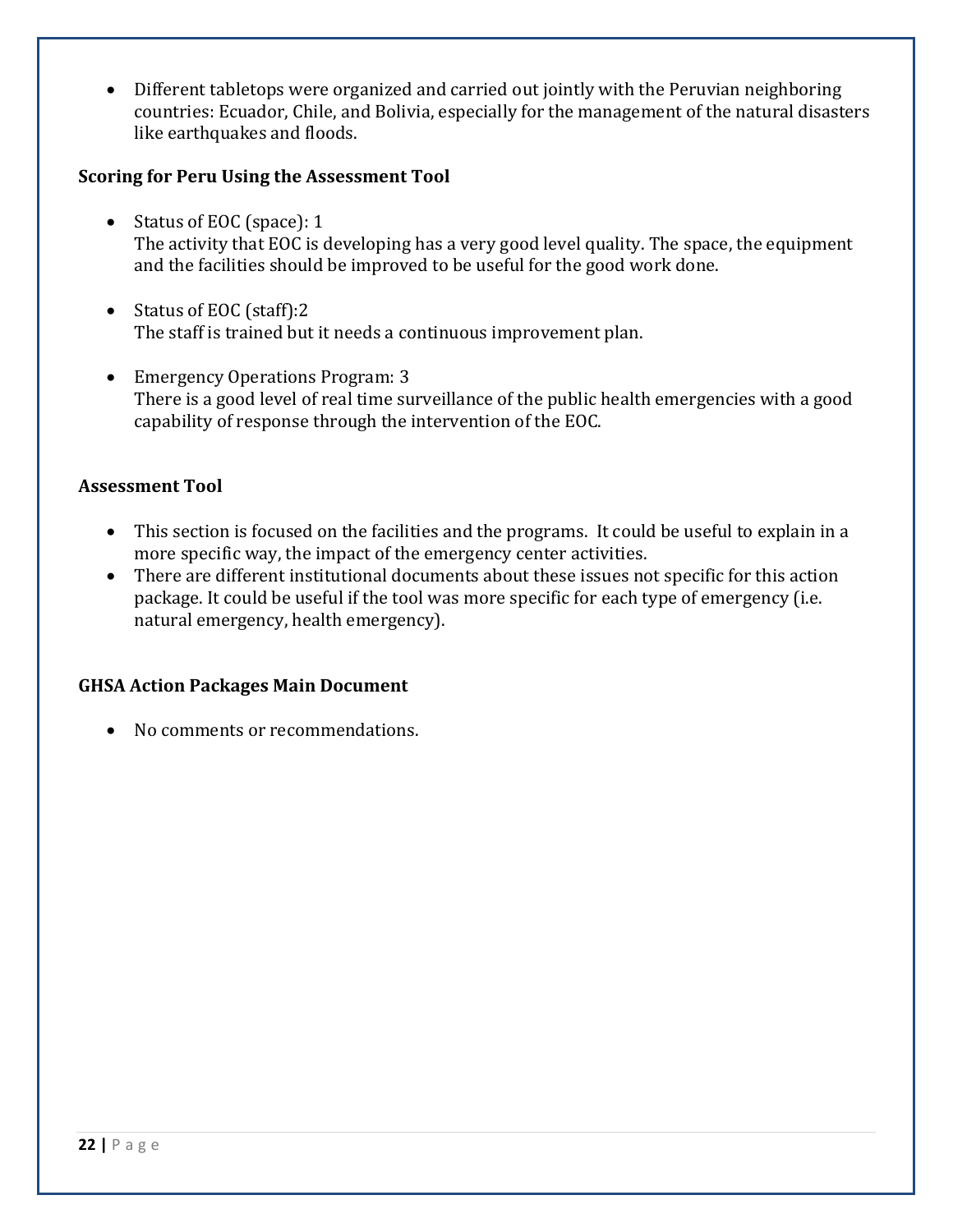### **GHSA Linking Public Health with Law and Multi-sectoral Rapid Response**

(*GHSA Action Package Respond-2*)

#### **Introduction**

Public health emergencies pose special challenges for law enforcement, whether the threat is manmade (e.g., the anthrax terrorist attacks) or naturally occurring (e.g., flu pandemics). In a public health emergency, law enforcement will need to quickly coordinate its response with public health and medical officials.

- Peru formed a permanent cross-cutting ministerial council to put policies, plans, and processes in place to comply with the International Health Regulations. At the national level, this Council has been defined by a law and there is a common memorandum of understanding between the involved partners.
	- $\circ$  This council addresses public health emergencies and oversees efforts toward continuous improvement of Peru's response capabilities. It supports the response to public health emergencies with a technical and political address, especially following the Peruvian decentralization.
	- o The Council is comprised of: the Ministry of Health, the Ministry of Defense, the Ministry of Finances; the Ministry of Agriculture, the Ministry of Foreign Policies, the Ministry of Tourism, the Ministry of Transportation, the Ministry of Tourism, the Ministry of Economic Development in the political and the technical parts. Also involved are: the Armed Forces, the Port authorities, the Civil Defense and the Authority for Nuclear Energy.
- This Committee drafted a plan for the management of Ebola and Chikungunya virus
- The Committee provided the organizational, logistical, technical and legislative support for COP20 (worldwide conference on climate change held in Lima in December 2014), and had to respond to a potential Ebola case from a traveler from Africa during this event.
- The Committee organized a simulation for ebola management jointly with the Transport authorities, the Armed Forces and the Civil Defense. Other simulations included one of a nuclear accident, organized jointly with the Nuclear Authority, and an earthquake, as above mentioned for EOC.
- These experiences are considered the basis for recently creating a Peruvian CDC.
- Several training courses have been organized jointly by the Ministry of Health, Civil Defense, and Armed Forces that target health professionals at different levels of capability. An example was the development of a basic on-line course providing a basic knowledge for Ebola management; training participants included more than 6500 public health professionals. Other courses for selected personnel are more focused on actions and response according to the IHR requirements.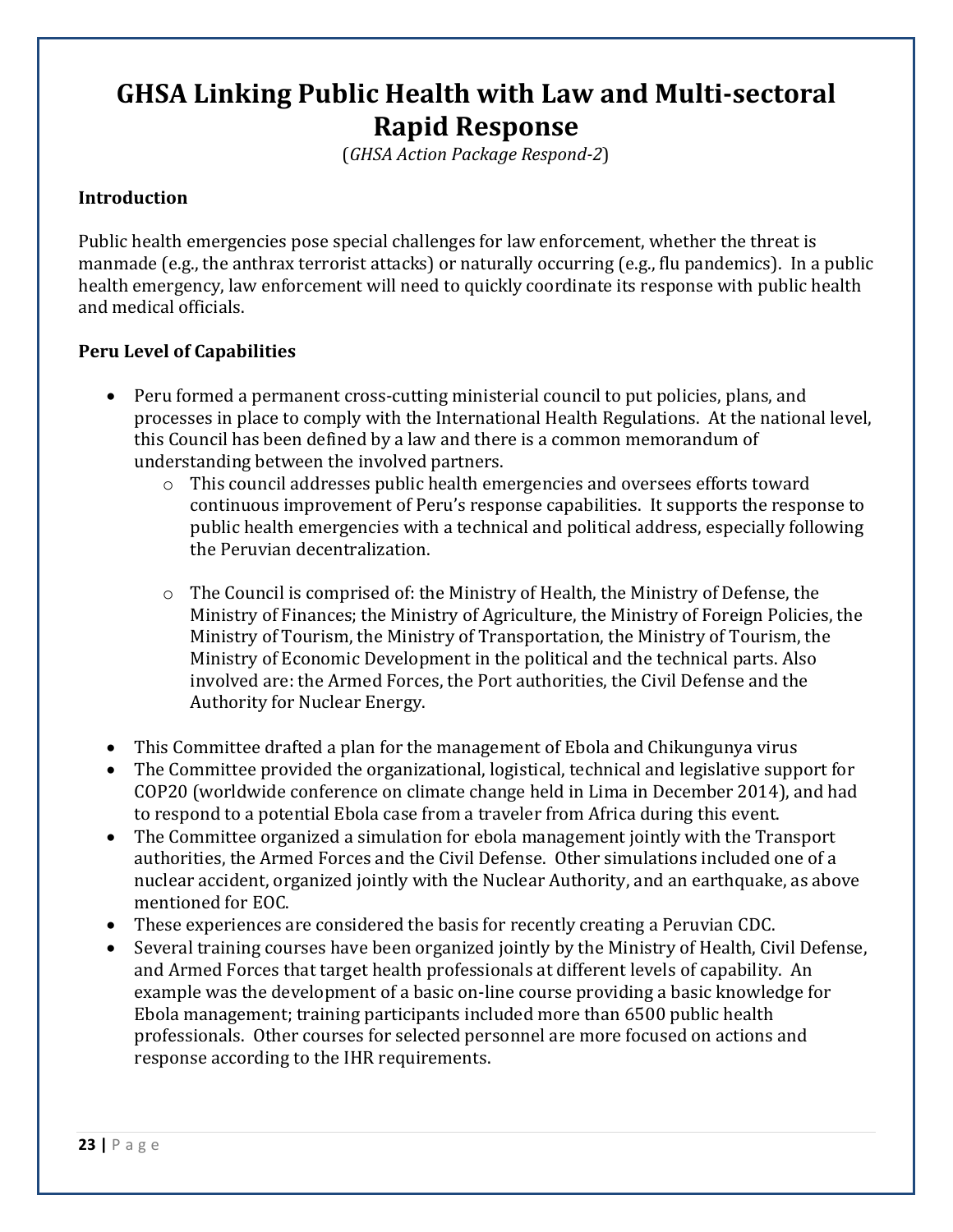- Joint training is organized by INS and the Ministry of Health for the military to build the capability of the armed forces regarding entomological surveillance, epidemiology, and public health technical skills.
- Peru does not have a bioterrorism response plan.

#### **Scoring for Peru Using the Assessment Tool**

 Public Health and Law Enforcement are linked during a suspect or confirmed biological event: 3

#### **Assessment Tool**

 The responses to a natural threat and a deliberate threat should be separated in the indicator even though these two responses should be discussed together.

#### **GHSA Action Packages Main Document**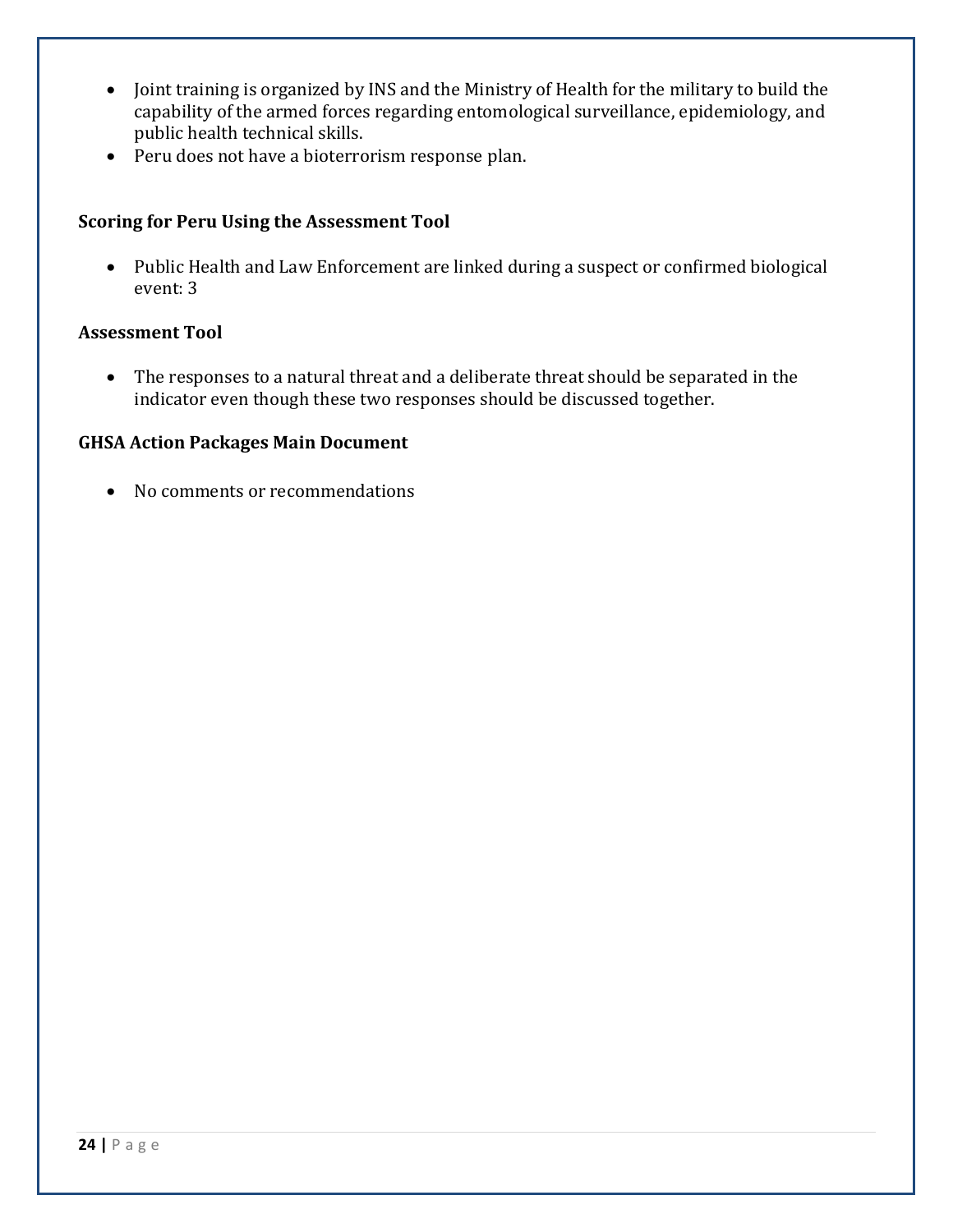### **GHSA Medical Countermeasures and Personnel Deployment**

(*GHSA Action Package Respond-3*)

#### **Introduction**

Medical Countermeasures (MCM) are vital to national security and protect nations from potentially catastrophic infectious disease threats. Investments in the MCM create opportunities to improve overall public health. In addition, it is important to have trained personnel would can deploy in case of a public health emergency for response.

#### **Peru Level of Capabilities**

- Peru does not have a structured plan to send or receive medical countermeasures during a public health emergency, but has several agreements with other agencies and countries to obtain them in case of emergency.
- Each region has autonomy about this item; there is a law that makes the process easier at the national level in case of a public health emergency. Peru is in the process of drafting a manual for this kind of cooperation.
- A plan has been developed and applied, but limited to TB and Malaria emergencies.
- In Peru there is not a stockpile of medical counter measures (including drugs and vaccines) but they are able to interchange several drugs with the neighboring countries when needed
- There is a national plan drafted by armed forces for the recruitment coordination of personnel to send to peace missions.

#### **Scoring for Peru Using the Assessment Tool**

- System is in place for sending and receiving medical countermeasures during a public health emergency: 3
- System is in place for sending and receiving health personnel during a public health emergency: 3

Peru demonstrated these capacities during the worldwide meeting of COP20 in December 2014, and during earthquake drills.

#### **Assessment Tool**

• No comments or recommendations

#### **GHSA Action Packages Main Document**